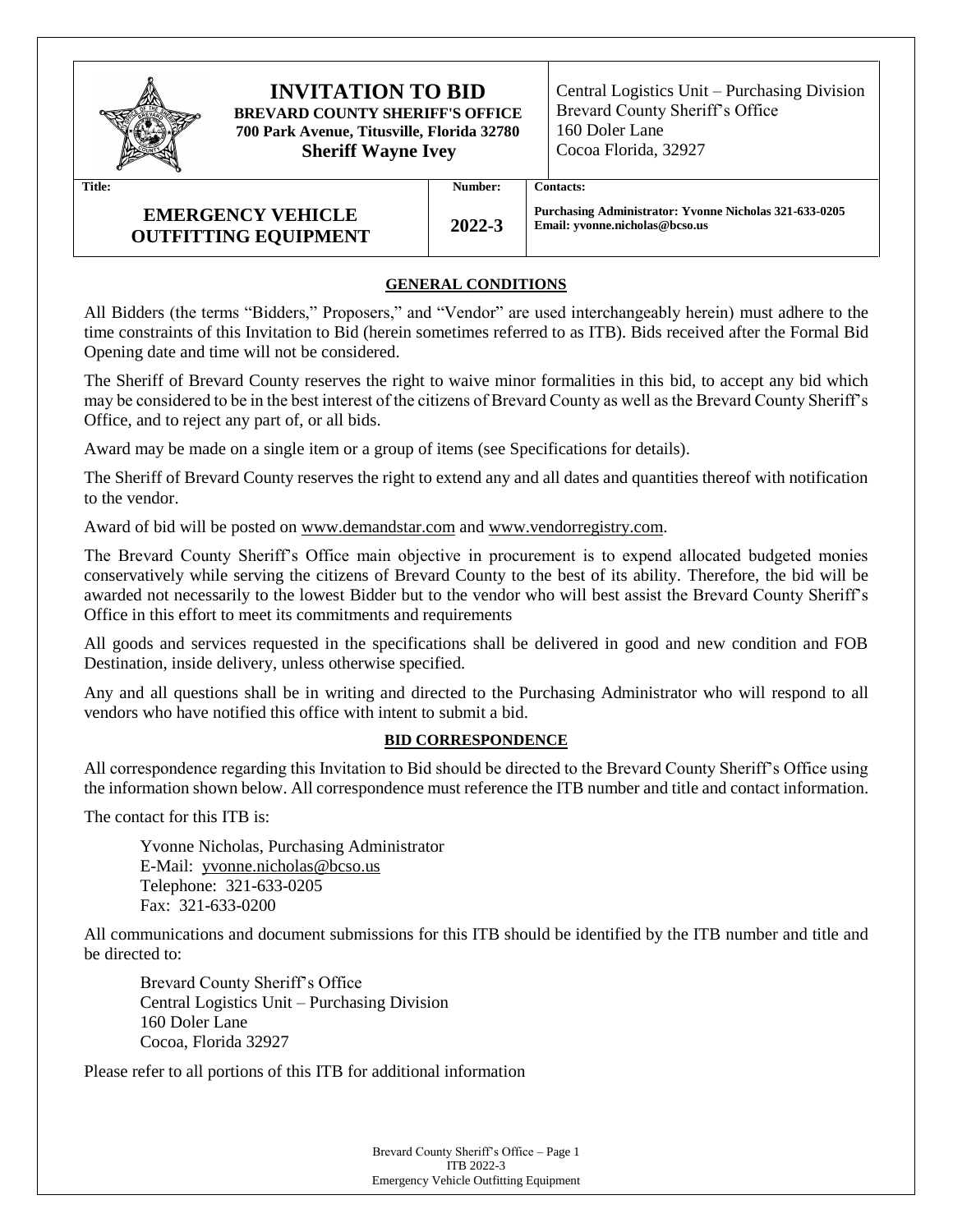## **SECTION I – ITB 2022-3 EMERGENCY VEHICLE OUTFITTING EQUIPMENT TERMS AND PROVISIONS**

## **1. PURPOSE**

The purpose of these provisions is to describe the requirements for this Invitation to Bid. It must be understood that the quantities specified represent the Brevard County Sheriff's Office best estimate of the quantities which may be ordered under this bid, but should the demand decrease or for any other reason the full amount is not ordered, the Brevard County Sheriff's Office assumes no liability for the portion of this estimate not ordered.

#### **2. ADVERTISEMENT OF ITB**

The Brevard County Sheriff's Office will advertise the Invitation to Bid on the Internet at [www.demandstar.com,](http://www.demandstar.com/) www.vendorregistry.com and *The Eagle* newspaper. A link can be found at www.brevardsheriff.com, the Brevard County Sheriff's Office web page.

## **3. ISSUANCE OF ITB**

This ITB can be obtained by following the instructions on the Brevard County Sheriff's Office web page at [www.brevardsheriff.com,](http://www.brevardsheriff.com/) [www.demandstar.com,](http://www.demandstar.com/) [www.vendorregistry.com](http://www.vendorregistry.com/) or by contacting Yvonne Nicholas, Purchasing Administrator for the Brevard County Sheriff's Office at (321) 633-0205, or email at [yvonne.nicholas@bcso.us.](mailto:trish.bestwick@brevardsheriff.com) The Brevard County Sheriff's Office is not responsible for late or non-delivery of mail. Any reference to time will be based on Eastern Standard Time (or, if applicable, Eastern Daylight Savings Time).

#### **4. ACCEPTANCE FORM-APPENDIX A**

The Acceptance Form found in Appendix A shall be signed by an authorized representative of the organization, dated and returned to the Purchasing Administrator by personal delivery, facsimile, registered or certified United States mail, postage prepaid, return receipt requested or email by the date stated on SECTION II-SCHEDULE OF EVENTS. This process is intended to ensure that the Bidder is placed on the procurement distribution list for this ITB, to include notification of the mandatory vendor conference, receiving copies of all questions forwarded to the Purchasing Administrator relative to this ITB and the written responses to those questions, and any Invitation to Bid amendments. Failure to submit the Acceptance Form-Appendix A by the date stated on SECTION II-SCHEDULE OF EVENTS may result in the Bidder not being included on the procurement distribution list and may result in the bid being disqualified.

#### **5. WRITTEN QUESTIONS**

Potential Bidders may submit written questions as to the intent or clarity of this ITB by the date stated on SECTION II-SCHEDULE OF EVENTS. All written questions must be addressed to the Purchasing Administrator of the Brevard County Sheriff's Office and reference the ITB number and title. Answers to all questions received will be subject to general distribution to all Bidders who have returned the Acceptance Form-Appendix A by the date stated on the Schedule of Events. Any other contact by Proposers or potential Proposers to this ITB of any Brevard County Sheriff's Office personnel to gain further information, clarification, or documentation concerning this ITB is strictly prohibited. Any violation of this requirement will be reason for disqualification of the Proposer by the Brevard County Sheriff's Office or its appointed staff.

## **6. ITB ADDENDUMS**

The Brevard County Sheriff's Office shall issue a Formal Addendum if substantial changes which impact the submission of bids are required. Any such addenda shall be binding on the Bidders and shall become a part of the solicitation document. In the event of conflict with the original specifications, the provisions of the addenda shall govern to the extent specified. Subsequent Addenda shall govern over prior Addenda only to the extent specified. No interpretation of the meaning of the specifications or other contract documents will be made orally to any Bidder. Any verbal representations made by Brevard County Sheriff's Office personnel or their representatives, which differ from any portion of the specifications, shall not be relied upon unless subsequently ratified by a formal written addendum.

## **7. BID CRITERIA**

In upholding the best interest of the Brevard County Sheriff's Office, it is determined that in awarding the bid(s) of services for this Invitation to Bid, the Bidder who is ultimately awarded the bid must have a proven record in the specified fields. This being the case, the low Bidder will not necessarily be awarded the ITB. Consideration will be given to the following criteria.

- The reputation of the Bidder.
- Bidder's experience for services required.
- The ability of the Bidder to complete work within the time constraints of this ITB.
- The implementation by the Bidder of a Drug Free Workplace.
- The financial stability of the Bidder.
- Other similar projects completed by the Bidder in the past.

Brevard County Sheriff's Office – Page 2 ITB 2022-3 Emergency Vehicle Outfitting Equipment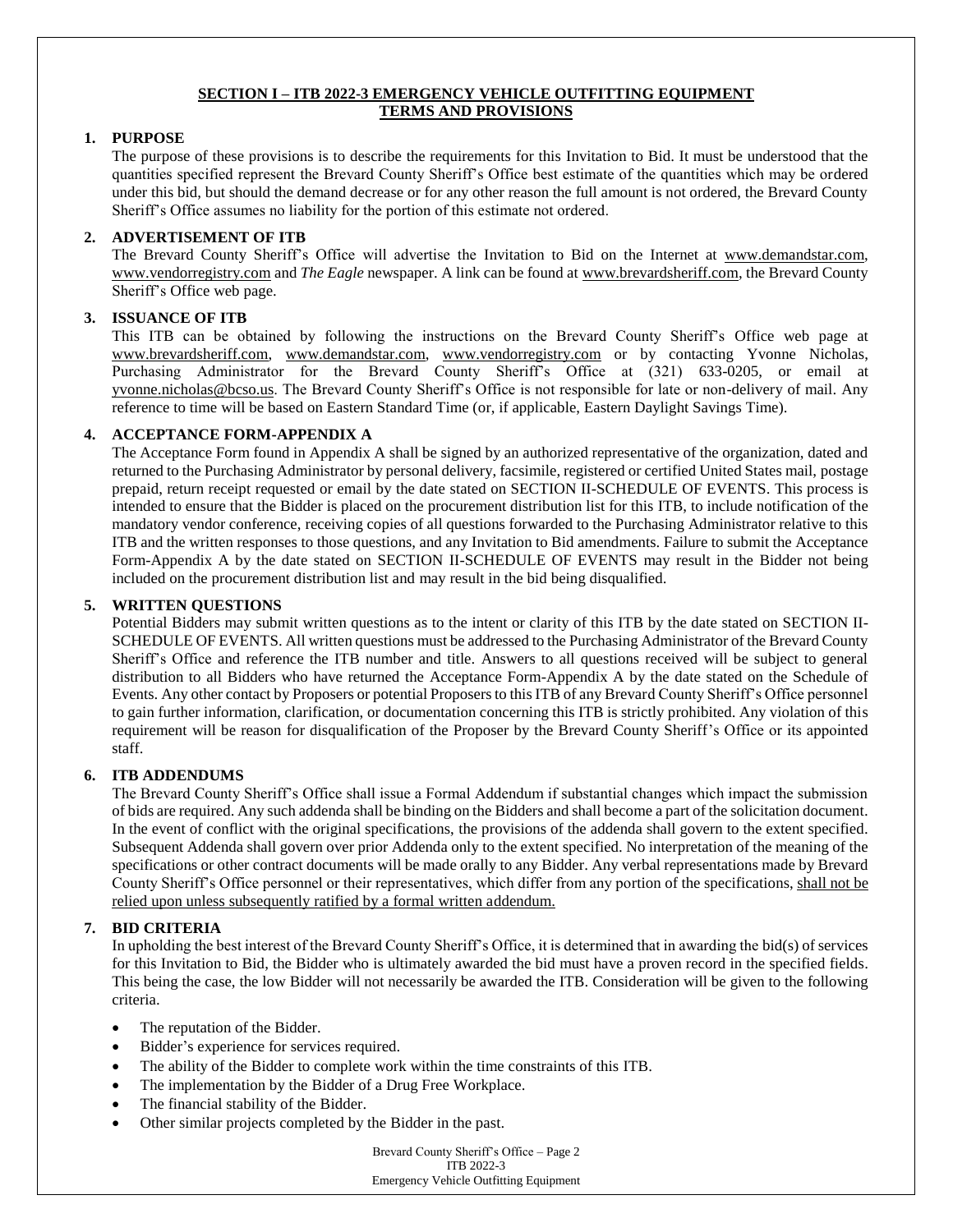- A clear response to technical specifications, requirements, and criteria.
- A clear outline by which the Bidder intends to fulfill the requirements and criteria.

The Brevard County Sheriff's Office reserves the right to reject any and all bids or any part of a bid, to waive minor defects or technicalities, or to solicit new bids on the same project or on a modified project that may include portions of the originally proposed project as the Sheriff, in the exercise of his sole and unfettered discretion, may deem necessary. No bid shall be accepted from, or awarded to, any Bidder, if there is pending or threatened litigation involving such Bidder in which a claim is made that the Bidder provided or furnished materially defective workmanship or materials to the Brevard County Sheriff's Office or that Bidder failed to substantially comply with this Invitation to Bid specifications or bid terms and conditions. Bidders may be required to submit satisfactory evidence that they have the necessary financial resources to perform and complete the work outlined in this ITB. The Sheriff or the Sheriff's designee may, at his/her option, interview Bidders submitting bids prior to award.

#### **8. BID SUBMISSIONS**

All bids must be submitted in a sealed envelope, **distinctly** marked on the outside as follows:

# **ITB 2022-3 EMERGENCY VEHICLE OUTFITTING EQUIPMENT**

Brevard County Sheriff's Office Central Logistics Unit – Purchasing Division 160 Doler Lane Cocoa FL 32927

Each bid must clearly indicate the Bidder's name and address on the outside of the package. It is the responsibility of the Bidder to ensure delivery of the bid to the Brevard County Sheriff's Office on or before the stated date and time. The Brevard County Sheriff's Office is not responsible for delays in receipt caused by any method of delivery the Bidder has chosen. The Bidder will be responsible for reading and understanding completely the requirements in the specifications contained in the ITB. Bids will not be accepted after the date and time specified for receipt.

## **9. FORMAL PUBLIC OPENING OF BIDS**

Sealed bids will be received up until the date and time of the formal bid opening. The bid opening will take place at the Brevard County Sheriff's Office Central Logistics Unit, 160 Doler Lane, Cocoa, FL 32927. The names of the firms submitting a competitive solicitation will be read aloud at the formal bid opening and whether they have provided all the required information. No details of the competitive solicitation will be released.

#### **10. FIRM BID**

Each Bidder warrants, by virtue of submitting their respective bids that the prices quoted in their bid will be good and not revocable by the Bidder for an evaluation period of sixty (60) days from the date of bid opening unless otherwise stated. Firm prices shall be proposed and include FOB Destination, all packing, handling, and shipping charges, fuel surcharges and delivery, unless otherwise indicated. Bidders will not be allowed to withdraw or modify their bids after the opening date and time.

Each Bidder also warrants that prices quoted will be good through the duration of the contract unless otherwise addressed by a contract extension or price adjustment request (see Item 23).

The Brevard County Sheriff's Office is exempt from Federal Excise Taxes and all sales tax.

#### **11. BID EVALUATION**

The Bid Evaluation Team, comprised of personnel from the Brevard County Sheriff's Office, will perform the evaluation of all bids. During this time, the Purchasing Administrator may take the option to initiate discussions with Bidders who have submitted responsive bids for the purpose of clarifying aspects of the bids. Bids may be accepted and evaluated without such discussion. The evaluation of bids and the determination as to the equality of the bid offered shall be the sole and final responsibility of the Brevard County Sheriff's Office Evaluation Team and will be based on the information furnished by the Bidder. The Bid Evaluation Team will utilize, but not be solely limited to, the following criteria:

- Work Outline: The Bidder shall have demonstrated a clear and concise understanding of all requirements as indicated in the Specifications portion of this ITB.
- Drug Free Work Place Certificate.
- Qualifications: Bidders shall have indicated knowledge and experience with similar projects.

## **12. BID QUALIFICATIONS**

Bidders may be required to furnish evidence in writing that they maintain a permanent place of business and have adequate finances and personnel to furnish the item(s) or service(s) offered satisfactorily and expeditiously. Bidders must be in possession of an active occupational license and must be able to provide this information upon request. The Brevard County

> Brevard County Sheriff's Office – Page 3 ITB 2022-3 Emergency Vehicle Outfitting Equipment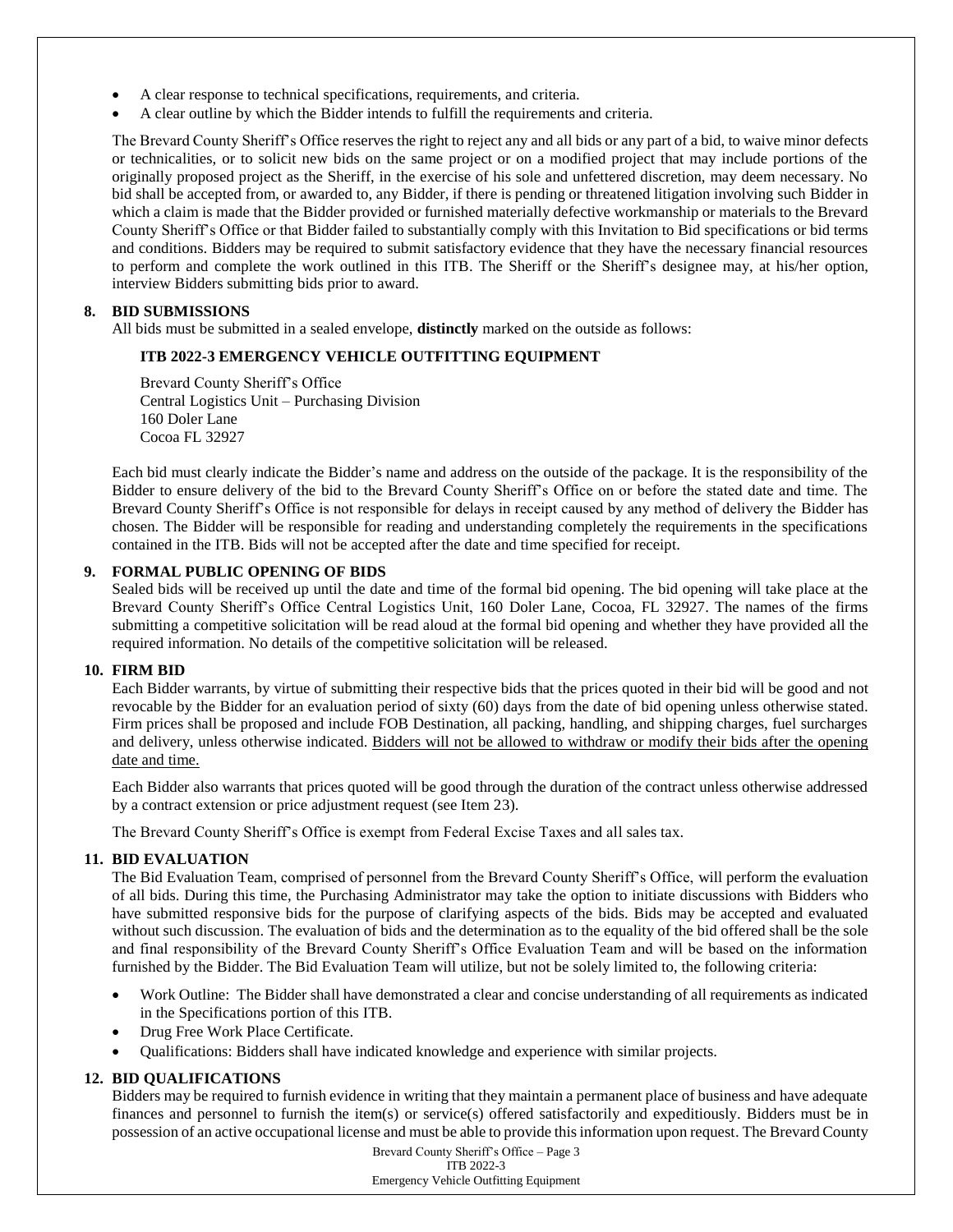Sheriff's Office reserves the right to inspect the Bidder's place of business prior to the award of any bid and to determine the ability of the Bidder to meet terms and conditions as set forth herein. The bid pursuant to this ITB will only be entered into with responsible Bidders, found to be satisfactory by the Brevard County Sheriff's Office, qualified by experience, and secure in a financial position to do the work specified.

Should the original Bidder sell or transfer all assets, or the entire portion of the assets used to perform this ITB, a successorin-interest must perform all obligations under this ITB. Brevard County Sheriff's Office reserves the right to reject the acquiring entity as vendor. A change of name agreement will not change the contractual obligations of the vendor.

#### **13. PRIME VENDOR RESPONSIBILITY**

Any bid(s), whether it be single or multiple that may result from this ITB shall specify that the prime vendor is solely responsible for fulfillment of the bid with the Brevard County Sheriff's Office. The Brevard County Sheriff's Office will make payment only to the prime vendor.

Subcontracting is the sole responsibility of the prime vendor and all sub-vendors selected by the prime vendor must be approved, in advance, by the Brevard County Sheriff's Office for legal, technical, performance and historical considerations, which may influence the approval or disapproval of any proposed sub-vendor.

#### **14. BID SUBMITTAL COSTS**

Submittal of a bid is solely at the cost of the Bidder. Therefore, the Sheriff is in no way liable or obligates himself for any cost incurred by the Bidder in determining and submitting a bid pursuant to the Invitation to Bid.

## **15. ACCEPTANCES AND REJECTIONS**

The Sheriff reserves the right to reject any or all bids for cause, to waive irregularities, if any, and to accept the bid or bids which in the judgment of the Sheriff is in the best interest of the Brevard County Sheriff's Office.

The Sheriff may reject a bid from a vendor who has demonstrated a history of non-compliance with previous bid awards, which would include price changes within the original term of an ITB, failure to deliver product in a reasonable time, unauthorized substitutions or any other practice that had impeded Brevard County Sheriff's Office from acquiring acceptable goods or services for the benefit of the agency and the citizens of Brevard County.

The Brevard County Sheriff's Office reserves the right to reject bids containing any additional terms or conditions not specifically requested in the original conditions and specifications.

#### **16. AWARD**

The award of the bid may be made to the most qualified responsive Bidder or Bidders offering a product or service deemed suitable for use by the Brevard County Sheriff's Office. The Brevard County Sheriff's Office will use its discretion to determine if bids meet the requirement of this solicitation and reserves the right to make award by items, groups, classes, or items as a whole, or NOT AT ALL, whichever is deemed to be in the best interest of the Brevard County Sheriff's Office.

#### **17. NEXT QUALIFIED BID**

In the event of default by the vendor who is awarded the bid, the Brevard County Sheriff's Office reserves the right to utilize the next qualified bid as the awarded vendor. In this event, the next qualified Bidder shall be required to provide the bid items at the prices as contained on such Bidder's bid for this ITB for the remainder of the award period.

## **18. DEFAULT**

The award of the bid may be canceled or annulled by the Brevard County Sheriff's Office in whole or in part by written notice of default to the Bidder who is awarded the bid upon non-performance or violation on award items. In such an event, an award of the bid may be made to the next low Bidder, or articles specified may be purchased on the open market similar to those so terminated. Failure of the awarded Bidder to deliver goods within the time stipulated in these specifications, unless extended by a Chief Officer of the Brevard County Sheriff's Office, shall constitute a default.

#### **19. APPROPRIATION**

Any bid awarded, as a result of this ITB process, may be terminated if there have not been adequate appropriations of monies to fund this ITB. Written notification to the Bidder of non-appropriation of funds will result in the effect of termination of this ITB or any bid awarded. The Bidder as final will accept the decision of the Sheriff as to whether sufficient appropriations and authorizations are available, without any Bidder having recourse against the Sheriff.

#### **20. NOTICE**

The laws of the State of Florida impose civil and misdemeanor criminal penalties for violation of purchasing guidelines. In addition, the laws of the State of Florida impose felony penalties for bribes, gratuities and kickbacks.

#### **21. PUBLIC ENTITY CRIMES**

In accordance with the Public Entity Crimes Act, Section 287.133, Florida Statutes, the Brevard County Sheriff's Office,

Brevard County Sheriff's Office – Page 4 ITB 2022-3 Emergency Vehicle Outfitting Equipment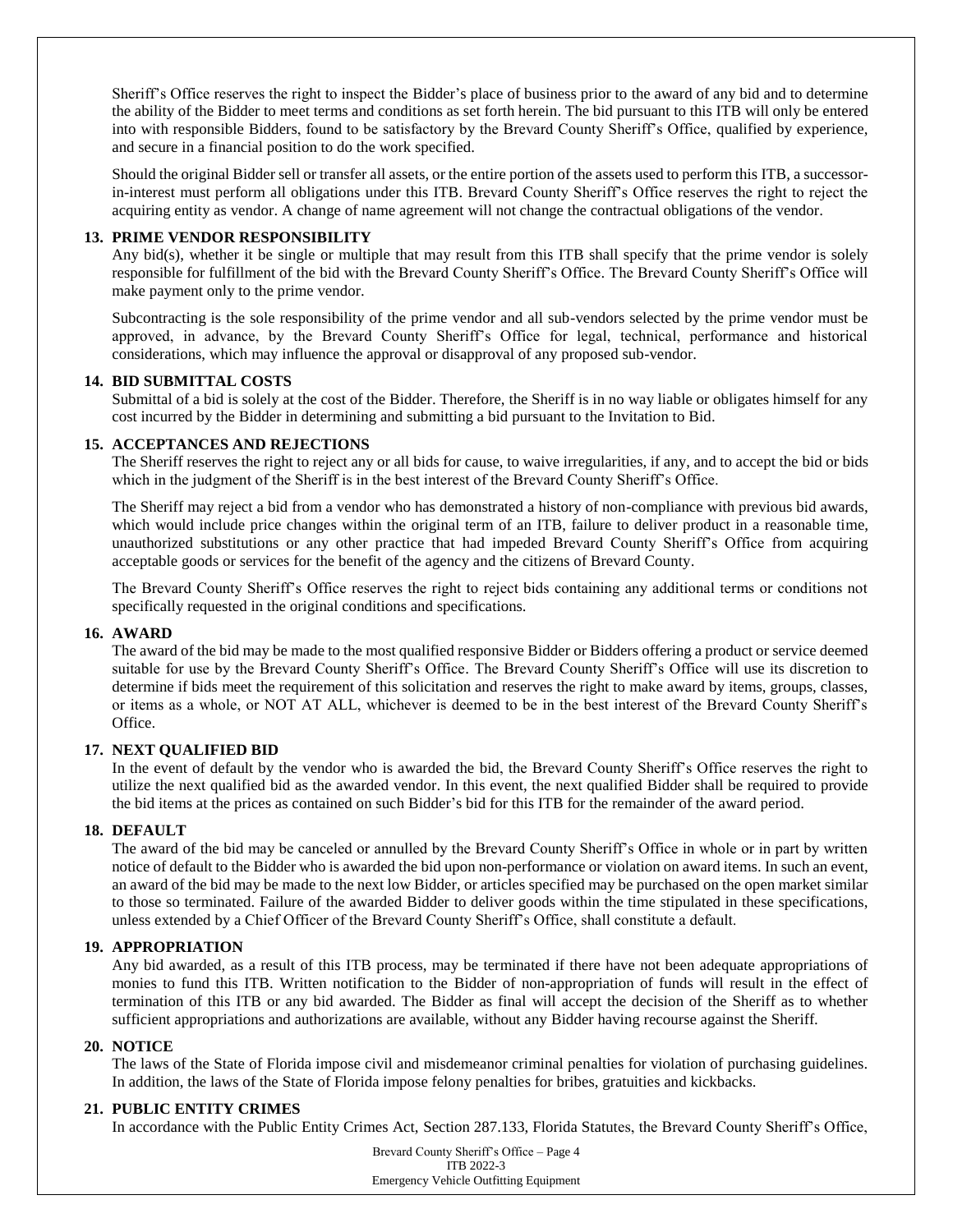as a public entity, may not accept any bid from, award any bid to, or transact any business in excess of the threshold amount provided in Section 287.017, Florida Statutes, for CATEGORY TWO (currently \$ 35,000) with any person or affiliate on the convicted vendor list for a period of thirty-six (36) months from the date that person or affiliate was placed on the list (unless that person or affiliate has been removed from the list pursuant to Section 287.133(3)(f), Florida Statutes). Bidders submitting on behalf of dealers or suppliers who will ship commodities and receive payment from the resulting bid are responsible for determining that any such dealers or suppliers meet the criteria outlined in the preceding sentences.

# **22. AGREEMENT TERMS AND CONDITIONS**

In the event of an award for services, a bi-lateral contract will be prepared by the Brevard County Sheriff's Office, to be agreed upon and signed by both parties prior to the commencement of the services. In the event of an award for product purchases, the Brevard County Sheriff's Office purchase order shall serve as the contract.

- The Sheriff will have the option to renew the bid based on the terms found in the Specifications. Each renewal will be based on a yearly review of the services provided by the vendor.
- The Brevard County Sheriff's Office reserves the right to negotiate with the awarded vendor provisions in addition to those contained in this ITB. The contents of this ITB, revised and or supplemented, and the successful Bidder as accepted by the Sheriff will be incorporated into the agreement. If alternative terms and conditions are not accepted, all agreements henceforth pertaining to this ITB would be terminated.

## **23. PRICE ADJUSTMENTS**

Any price increase proposed by the vendor must be requested in writing at least sixty (60) days prior to the end of a 12 month period or the expiration of the current ITB Contract Term or extension period, as applicable. The Brevard County Sheriff's Office reserves the right to accept or reject vendor price adjustment requests, as it determines to be in the best interests of the Brevard County Sheriff's Office. The Brevard County Sheriff's Office reserves the right to, but is not obligated to, consider price adjustments based upon events or changes that impact a given vendor in a manner materially different than the industry if the vendor presents evidence that the Brevard County Sheriff's Office, in its sole discretion, clearly substantiates material cost increases specific to such vendor. In the event of changes to national or state standards, the vendor must present verifiable changes in cost to the Brevard County Sheriff's Office. The Brevard County Sheriff's Office will consider the cost changes and will make a final determination on the change in price.

The vendor price adjustment request must clearly substantiate the requested change. If no request is received from the vendor prior to the expiration of the initial term, the Brevard County Sheriff's Office will assume that the vendor has agreed that the renewal option may be exercised without pricing adjustment. Any adjustment request received after the commencement of a renewal term will not be considered.

The Brevard County Sheriff's Office reserves the right to accept the renewal adjustment or to allow the contract to terminate and re-advertise for bids or quotes, whichever the Sheriff determines to be in the best interest of the Brevard County Sheriff's Office

## **24. DRUG FREE WORKPLACE CERTIFICATION**

In accordance with Florida Statutes, Section 287.087, preference shall be given to the Bidder with a drug free workplace program in the case of two or more bids with equal respect to price - see Appendix B-Drug Free Workplace Certification Form.

## **25. TIE BIDS**

In the event two or more Bidders have submitted the most qualified bids, award preference may be given based on the following criteria:

- Bidder with a Drug Free Workplace Program (see Appendix B),
- Bidder who has his/her/its principal place of business in Brevard County,
- If the Bidders involved in the tie situation are all located inside or outside of Brevard County, the decision will be made by a Chief Officer of the Brevard County Sheriff's Office.

## **26. ADDITIONAL TERMS AND CONDITIONS OR DEVIATIONS**

Any additional terms and conditions, which may be the subject of negotiation, will only be discussed between the Brevard County Sheriff's Office and the vendor and shall not be deemed an opportunity to amend the vendor's bid. The vendor may submit with the bid a complete set of any additional terms and conditions, which the vendor is requesting be included in an agreement negotiated with the Sheriff, although the Sheriff has the right to reject any such request.

## **27. CLAIMS**

The successful Bidder will immediately replace missing or damaged items and will be responsible for making any and all claims against carriers.

> Brevard County Sheriff's Office – Page 5 ITB 2022-3 Emergency Vehicle Outfitting Equipment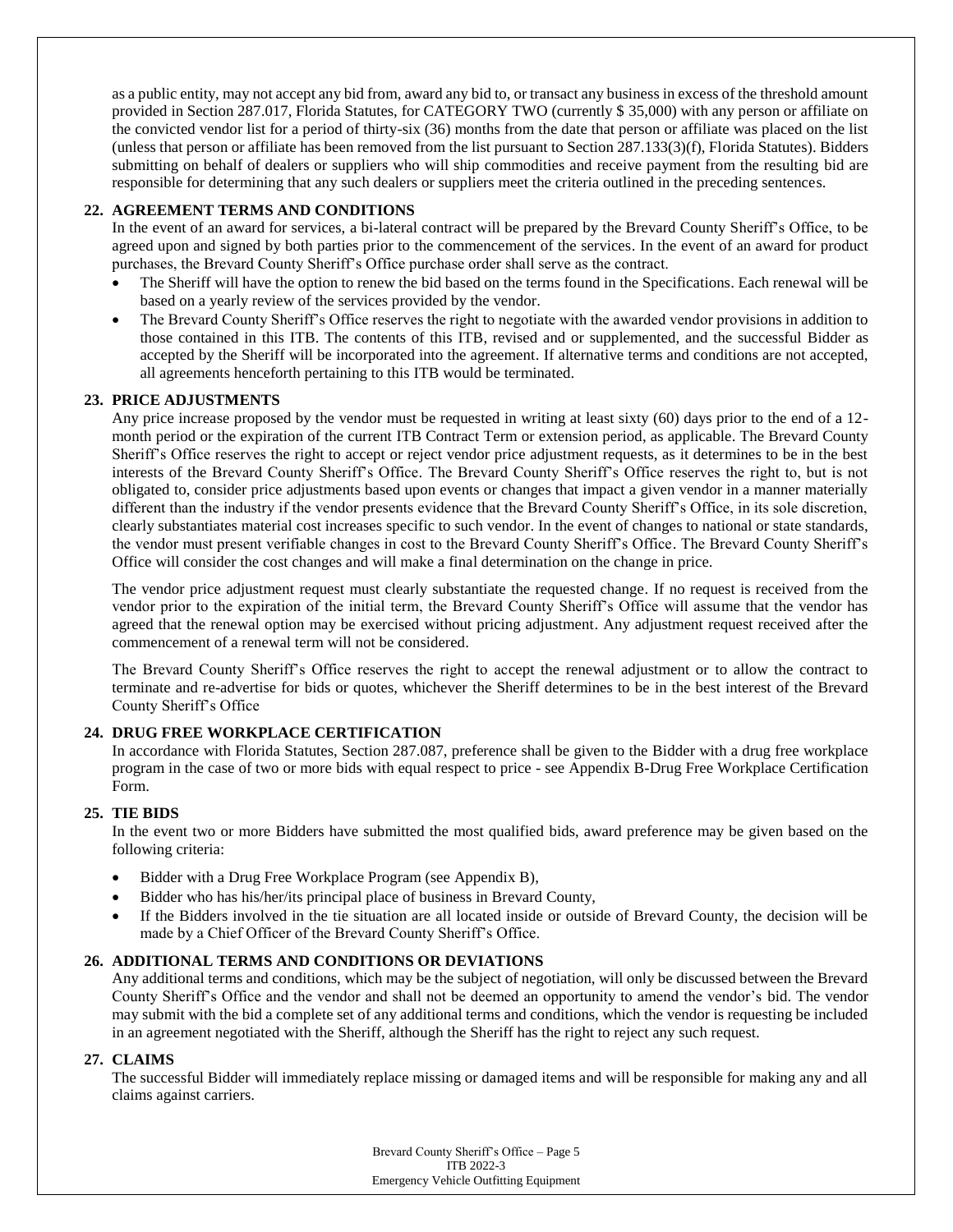## **28. RIGHT TO WAIVE IRREGULARITIES**

The Brevard County Sheriff's Office reserves the right to waive irregularities if such a waiver is, in the opinion of the Sheriff, in the best interest of the Brevard County Sheriff's Office. The Brevard County Sheriff's Office also reserves the right to waive mandatory requirements provided that all of the otherwise responsive bids failed to meet the same mandatory requirements and the failure to do so does not otherwise affect the procurement. The right is within the sole discretion of the Brevard County Sheriff's Office.

## **29. CHANGES IN VENDOR REPRESENTATIVES**

The Brevard County Sheriff's Office reserves the right to request a change in the identity of one or more of the vendor's representatives if the assigned representatives are not, in the sole opinion of the Brevard County Sheriff's Office, adequately meeting the needs of the Brevard County Sheriff's Office.

## **30. BREVARD COUNTY SHERIFF'S OFFICE RIGHTS**

The Brevard County Sheriff's Office reserves the right to accept all or a portion of a bid, including the right to purchase equipment from approved price bids. The Brevard County Sheriff's Office is a county constitutional office of the State of Florida. It has the authority to either individually or collectively execute contracts for all goods and services for the proper conduct of the office. Florida Statutes Section 30.53 exempts sheriff's offices from the provisions of the Florida Statutes that would otherwise require sealed and competitive bidding procedures.

#### **31. RIGHT TO PUBLISH**

Throughout the duration of the procurement process and bid term, Bidders must secure from the Brevard County Sheriff's Office written approval prior to the release of any information that pertains to the potential work or activities covered by the procurement or the subsequent bid. Failure to adhere to this requirement may result in disqualification of a bid. ITBs will be answered by general distribution.

#### **32. INVOICING AND PAYMENTS**

The vendor will invoice the Brevard County Sheriff's Office for services rendered as completed. The timely payment of invoices is incumbent upon the Brevard County Sheriff's Office and payment shall not exceed forty-five (45) days from date of receipt of an invoice. Mail invoices to:

Brevard County Sheriff's Office Finance Department 700 Park Avenue Titusville, FL 32780

## **33. TERMINATION**

When deemed in the best interest of the Brevard County Sheriff's Office, any award(s) of a bid resulting from this INVITATION TO BID may be canceled by the following means:

Ten  $(10)$  days written notice with cause – if through any cause within the reasonable control of the vendor, it shall fail to fulfill in a timely manner, or otherwise violate any of the terms of this contract, the Brevard County Sheriff's Office shall have the right to terminate the services remaining to be performed. Written notice of the deficiencies shall be given to the vendor and unless the deficiencies are corrected within ten (10) business days, the contract may be terminated for cause immediately. The right to exercise such right shall not be deemed to constitute a waiver of this right.

In that event, the Brevard County Sheriff's Office shall compensate the successful Bidder in accordance with the contract for all services performed by the Bidder prior to termination, net of any costs incurred by the Brevard County Sheriff's Office as a consequence of the default.

Notwithstanding the above, the vendor shall not be relieved of liability to the Brevard County Sheriff's Office for damages sustained by the Brevard County Sheriff's Office by virtue of any breach of the contract by the vendor, and the Brevard County Sheriff's Office may reasonably withhold payments to the vendor for the purposes of off-set until such time as the exact amount of damages due the Brevard County Sheriff's Office from the vendor is determined.

• Thirty (30) days written notice without cause – the Brevard County Sheriff's Office can terminate the contract in whole or part without cause by giving written notice to the vendor of such termination, which shall become effective thirty (30) days following receipt by vendor of such notice.

In that event, all finished or unfinished documents and other materials shall be properly delivered to the Brevard County Sheriff's Office.

The vendor shall not furnish any product after it receives the notice of termination, except as necessary to complete the continued portion of the contract, if any. The vendor shall not be entitled to recover any lost profits that the vendor

> Brevard County Sheriff's Office – Page 6 ITB 2022-3 Emergency Vehicle Outfitting Equipment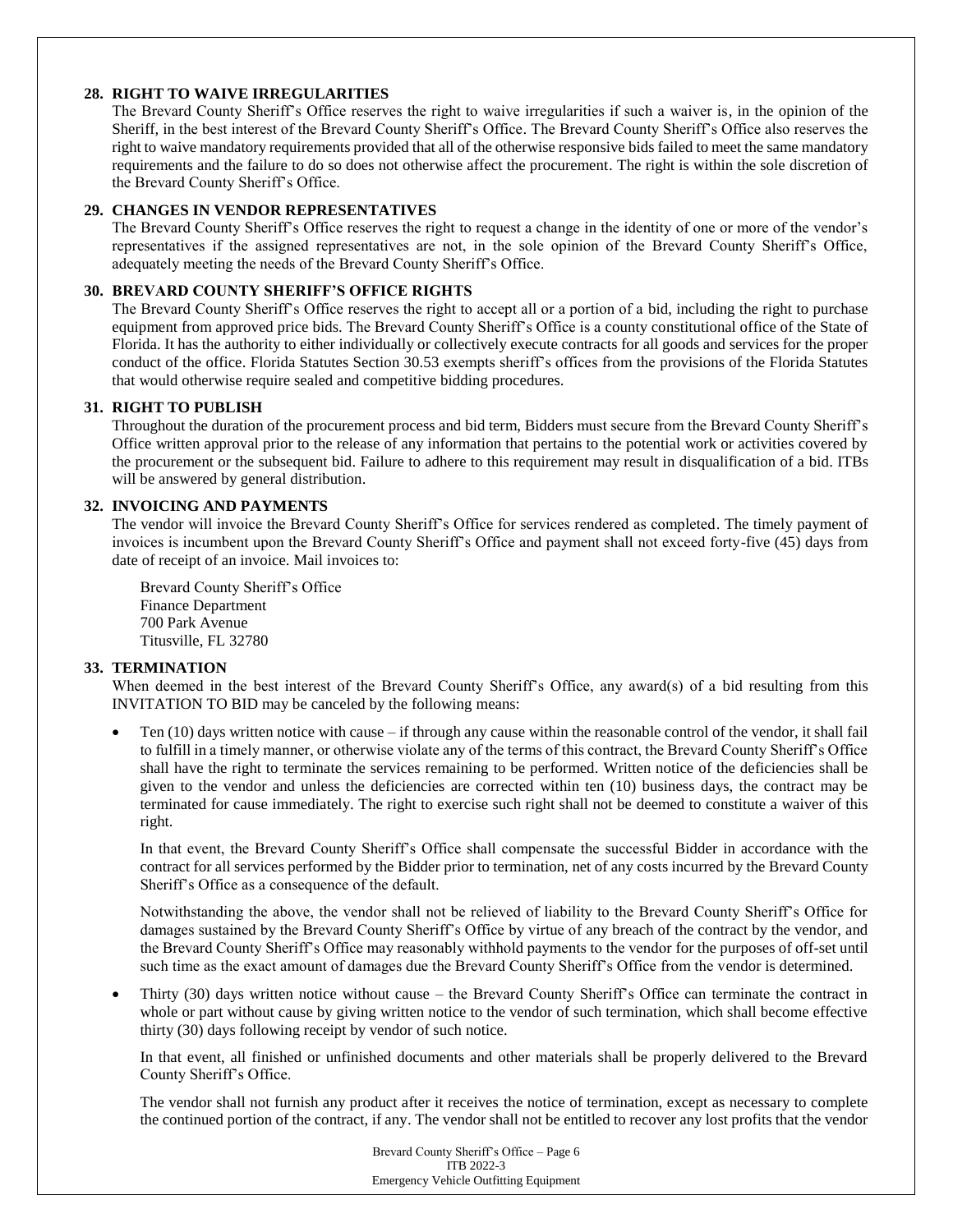expected to earn on the balance of the contract or cancellation charges.

Any payments to the vendor shall be only to the total extent of the Brevard County Sheriff's Office liability for goods or services delivered prior to the date of notice to terminate the contract.

#### **34. SUBSTITUTION**

The vendor shall not substitute or deviate from said specifications contained in this ITB without the written consent of the Sheriff or his designee, and such consent may be withheld unreasonably. The Sheriff will consider any violation of this procedure by the vendor cause for termination of the bid. Items may be tested for compliance with the specifications. Items delivered not conforming to specifications may be rejected and returned at the vendor's expense.

#### **35. GOVERNING LAWS AND VENUE**

The laws of the State of Florida shall govern the interpretation, administration and enforcement of the bid entered into by and between the vendor and the Sheriff. Any and all legal action brought to enforce or interpret the bid shall be brought and maintained exclusively in the appropriate state court in Brevard County, Florida.

#### **36. INDEMNIFICATION**

In addition to the requirements to obtain and maintain a policy of public liability insurance pursuant to which the Sheriff shall be named as either an additional insured or the named insured, the Bidder shall agree to indemnify, defend and hold the Sheriff, its officers, employees and agents, harmless from and against all claims, suits, actions, damages or causes of action for any personal injury, loss of life, damage to property or any action as a result of the performance of the work for which the bid was entered into and from and against any orders, judgments, or decrees, which may be entered thereto, and from and against all costs, attorney's fees, expenses and liabilities incurred in or by reason of the defense of any such claim, suit, or action, and the investigation thereof. Nothing in the bid shall be deemed to affect the rights, privileges and immunities of the Sheriff as set forth in Florida Statutes Section 768.28.

# **37. EXCEPTIONS TO BID**

All bid materials must clearly and with specificity detail all deviations to the exact requirements imposed upon the Bidder by the General Terms and Provisions. Such deviations should be stated upon the Bid or appended thereto. Bidders are hereby advised that the Brevard County Sheriff's Office will only consider bids that meet the specifications and other requirements imposed upon them by this ITB. In instances, where an exception is stated upon the bid, said bid will be subject to rejection by the Brevard County Sheriff's Office in recognition of the fact that the said bid does not meet the exact requirement. Each Bidder understands that their bid must be signed in ink and that the unsigned bid will be considered incomplete and subject to rejection by the Brevard County Sheriff's Office.

#### **38. ADDITIONS/DELETIONS**

The Brevard County Sheriff's Office reserves the right to add or delete any items from this bid or resulting award(s) when deemed in the best interest of the Brevard County Sheriff's Office.

## **39. ADJUSTMENTS, MODIFICATIONS, AND AMENDMENTS**

Should the Sheriff and the vendor mutually agree to a change in the scope of the program during the bid term, the vendor will be allowed to change the bid. However, the Sheriff, prior to such change being effective, must sign any amendment to the bid. Changes in contractual provisions of services to be rendered under the bid may be made only in writing and must be approved mutually by an authorized agent of the vendor and by the Sheriff. The vendor shall give full attention to the execution of the bid, shall keep the bid under their control, and shall not by the power of attorney or otherwise assign the bid to any other party without prior approval of the Sheriff. If services to be provided pursuant to the bid are abandoned or if delayed by the vendor, or any time, the Sheriff is of the opinion that products to be furnished or services to be provided have been abandoned or if delayed by the vendor, the Sheriff may terminate the bid or any part thereof if the vendor fails to resolve the matter within three (3) days after receipt of written notice of delay or abandonment from the Brevard County Sheriff's Office. Should laws change requiring additional services or significant changes in cost, the vendor and the Sheriff will negotiate an equitable price increase. The reverse will hold true should laws change requiring fewer services or reductions in cost, in which case the vendor and Sheriff will negotiate an equitable price reduction. During the term of this bid, the vendor shall furnish all the services specified in this Invitation to Bid and confirm that the Brevard County Sheriff's Office has no responsibility or obligation to the vendor to assist in providing the required services. All notices and requests by the Brevard County Sheriff's Office, and the vendor shall be in writing and shall be delivered by personal delivery, facsimile, or registered or certified United States mail, postage prepaid, return receipt requested, to the applicable party at the correct address provided in the bid.

#### **40. INSURANCE REQUIREMENTS**

During the term of the contract to be awarded pursuant to this ITB, the vendor shall be responsible for maintaining all insurance coverage required in accordance with applicable state and federal laws at their own expense and without cost to the Brevard County Sheriff's Office. Any cancellations or lapses of insurance affecting the operation of the Brevard County Sheriff's Office under the contract shall be deemed a material breach. If any insurance coverage or policy should be

Brevard County Sheriff's Office – Page 7 ITB 2022-3 Emergency Vehicle Outfitting Equipment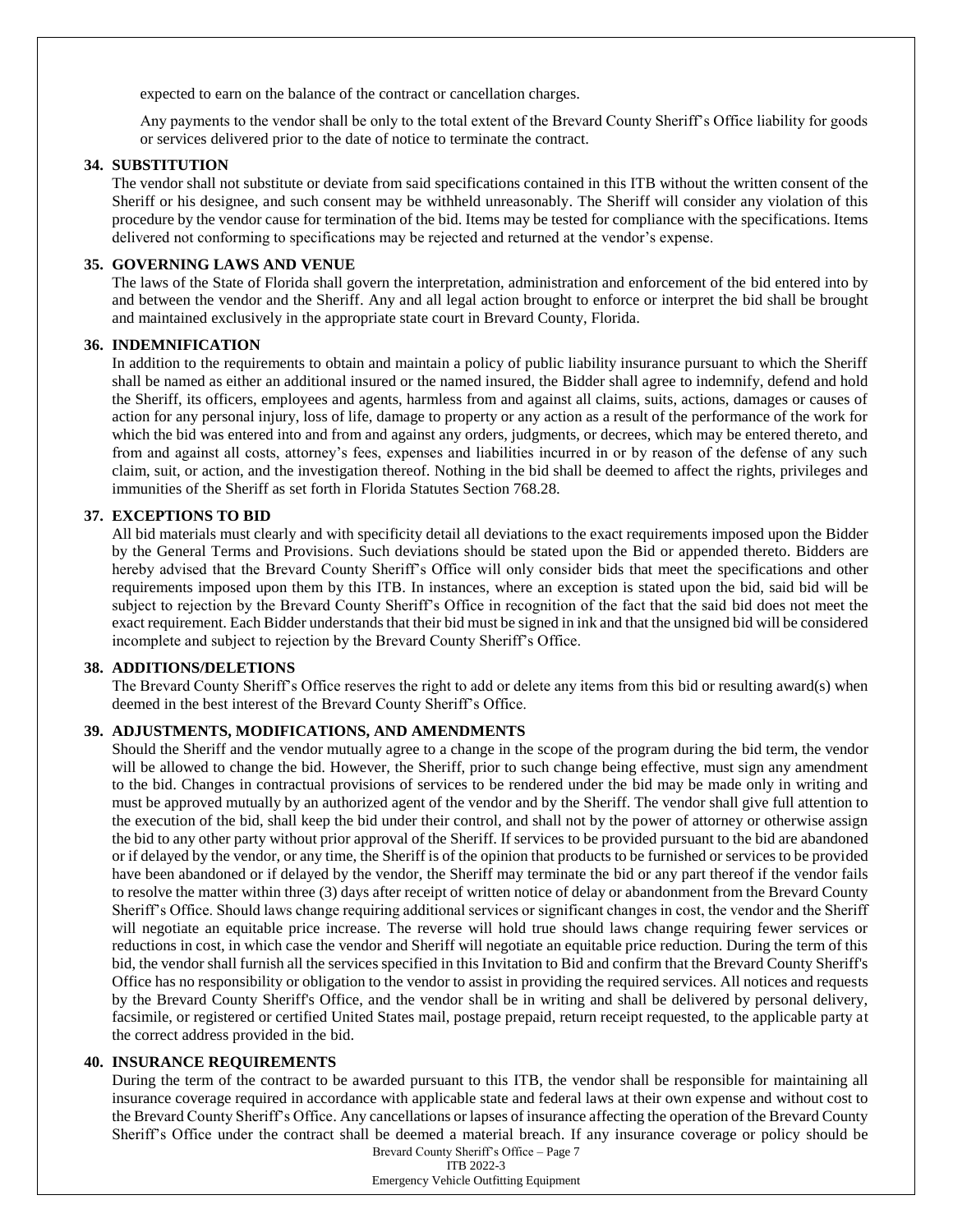canceled or changed by the vendor or the insurance company, or the coverage or policy expires during the period of this bid award, the vendor shall be responsible for securing other acceptable insurance coverage to provide the specified insurance coverage in the ITB to maintain continuous insurance coverage during the life of the award. The insurance company or companies providing insurance for the vendor must be acceptable to the Brevard County Sheriff's Office. In addition, the vendor will document proof of insurance coverage specifically for the Brevard County Sheriff's Office in the following **minimum** amounts:

Commercial General Liability Insurance policy in the amount of \$1,000,000 combined single limit for each occurrence to include the following coverages: Premises/Operations, Products and Completed Operations, Personal Injury, Contractual Liability covering this contract, and Errors & Omissions;

Workers' Compensation and Employers Liability Insurance as required by Florida state law (Chapter 440) covering all employees of the vendor and subcontractors;

Auto Liability Insurance which includes coverage for all owned, non-owned, and rented vehicles with a \$1,000,000 combined single limit for each occurrence.

If the contract involves professional or consulting services, in addition to the aforementioned insurance requirements, the vendor shall also be protected by a Professional Liability Insurance Policy in the amount of \$1,000,000 per occurrence and \$6,000,000 per aggregate. Vendor's catastrophic insurance or re-insurance limits are to be detailed and specified for protection against personal injuries, deaths, or property damages, arising from or in any manner occasioned by the acts or omissions of the vendor or anyone directly or indirectly employed by the vendor. The company or companies providing this insurance policy must be lawfully authorized to do business as an insurer in the State of Florida.

Certificates of insurance must be supplied to the Brevard County Sheriff's Office within ten (10) days after award of contract to a successful Bidder. The certificates of insurance (COI) shall indicate that the policies have been endorsed to cover the Brevard County Sheriff's Office as an **additional insured**. These policies may not be canceled, modified, or terminated by the insurance company or the vendor without providing written notice to the Brevard County Sheriff's Office not less than thirty (30) days in advance of the cancellation or termination of the insurance policy or policies. Furthermore, the vendor shall provide the Brevard County Sheriff's Office with written evidence of the renewal of each such insurance policy not later than the expiration date of the initial policy or policies in force at the time that the contract to be entered into by the vendor and the Brevard County Sheriff's Office is made effective.

The insurance coverage enumerated above constitutes the minimum requirements and shall in no way lessen or limit the liability of the vendor under the terms of the contract. Sub-contractor's insurance shall be the responsibility of the vendor.

#### **41. FORM OF BONDS**

Bid Bonds and Performance Bonds, when required, shall be submitted with the bid in the amount specified in Specifications. Unless otherwise specified in the bid documents, the bonds shall be written in a form meeting the current laws and regulations in the State of Florida. The Bidder shall require the Attorney-In-Fact who executes the required bonds on behalf of the surety to affix thereto a certified and current copy of his or her Power of Attorney.

#### **42. FLORIDA PUBLIC RECORDS PROVISIONS**

- A. The Vendor agrees as follows:
	- 1. Upon the request from the Brevard County Sheriff's Office custodian of public records, the vendor shall provide the Brevard County Sheriff's Office with a copy of the requested records or allow the records to be inspected or copied within a reasonable time at a cost that does not exceed the cost provided in Florida Statutes, Chapter 119, or as otherwise provided by law.
	- 2. The vendor shall ensure that public records that are exempt or confidential and exempt from public records disclosure requirements are not disclosed except as authorized by law for the duration of the term of this Agreement and following completion or termination of this Agreement if the vendor does not transfer the records to the Brevard County Sheriff's Office.
	- 3. Upon completion or termination of this Agreement, transfer, at no cost, to the Brevard County Sheriff's Office all public records in possession of the vendor or keep and maintain public records required by the Brevard County Sheriff's Office to perform the service. If the vendor transfers all public records to the Brevard County Sheriff's Office upon completion of the Agreement, the vendor shall destroy any duplicate public records that are exempt or confidential and exempt from public records disclosure requirements. If the vendor keeps and maintains public records upon completion or termination of this Agreement, the vendor shall meet all applicable requirements for retaining public records. All records stored electronically must be provided to the Brevard County Sheriff's Office, upon request from the Brevard County Sheriff's Office custodian of public records, in a format that is compatible with the information technology systems of the Brevard County Sheriff's Office.

Brevard County Sheriff's Office – Page 8 ITB 2022-3 Emergency Vehicle Outfitting Equipment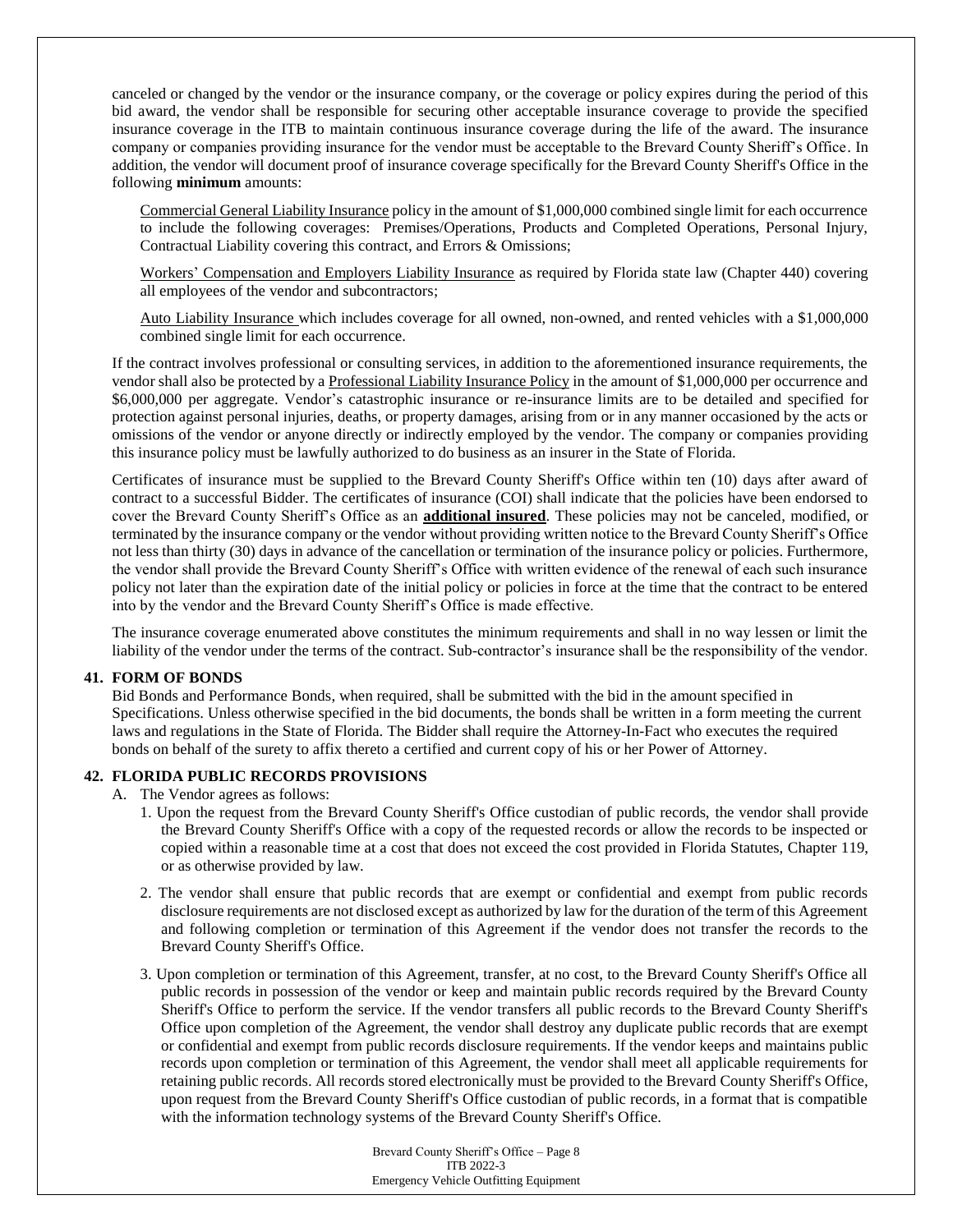- B. The parties agree to and acknowledge the following:
	- 1. A request to inspect or copy public records relating to this Agreement must be made directly to the Brevard County Sheriff's Office. If the Brevard County Sheriff's Office does not possess the requested records, the Brevard County Sheriff's Office shall immediately notify the vendor of the request, and the vendor must provide the records to the Brevard County Sheriff's Office or allow the records to be inspected or copied within a reasonable time.
	- 2. If the vendor does not comply with the request of the Brevard County Sheriff's Office for records, the Brevard County Sheriff's Office shall enforce the provisions of this Agreement to compel the vendor to so comply and the Brevard County Sheriff's Office shall be entitled to recover all costs and expenses incurred, including reasonable attorney's fees and court costs, relative to enforcing the provisions of this Agreement.
	- 3. If the vendor fails to provide the public records to the Brevard County Sheriff's Office within a reasonable time, the vendor may be subject to penalties under Florida Statutes, Section 119.10(2).
- C. Public Records Custodian Notice:

**IF THE CONTRACTOR HAS QUESTIONS REGARDING THE APPLICATION OF FLORIDA STATUTES, CHAPTER 119, TO THE VENDOR'S DUTY TO PROVIDE PUBLIC RECORDS RELATING TO THIS CONTRACT, THE CONTRACTOR SHALL CONTACT THE SHERIFF'S CUSTODIAN OF PUBLIC RECORDS (CURRENTLY THE RECORDS MANAGER) AT 321-264-5214 OR AT BCSOpublicrecords@bcso.us OR AT BREVARD COUNTY SHERIFF'S OFFICE, ATTENTION: RECORDS, 700 PARK AVENUE, TITUSVILLE, FLORIDA 32780**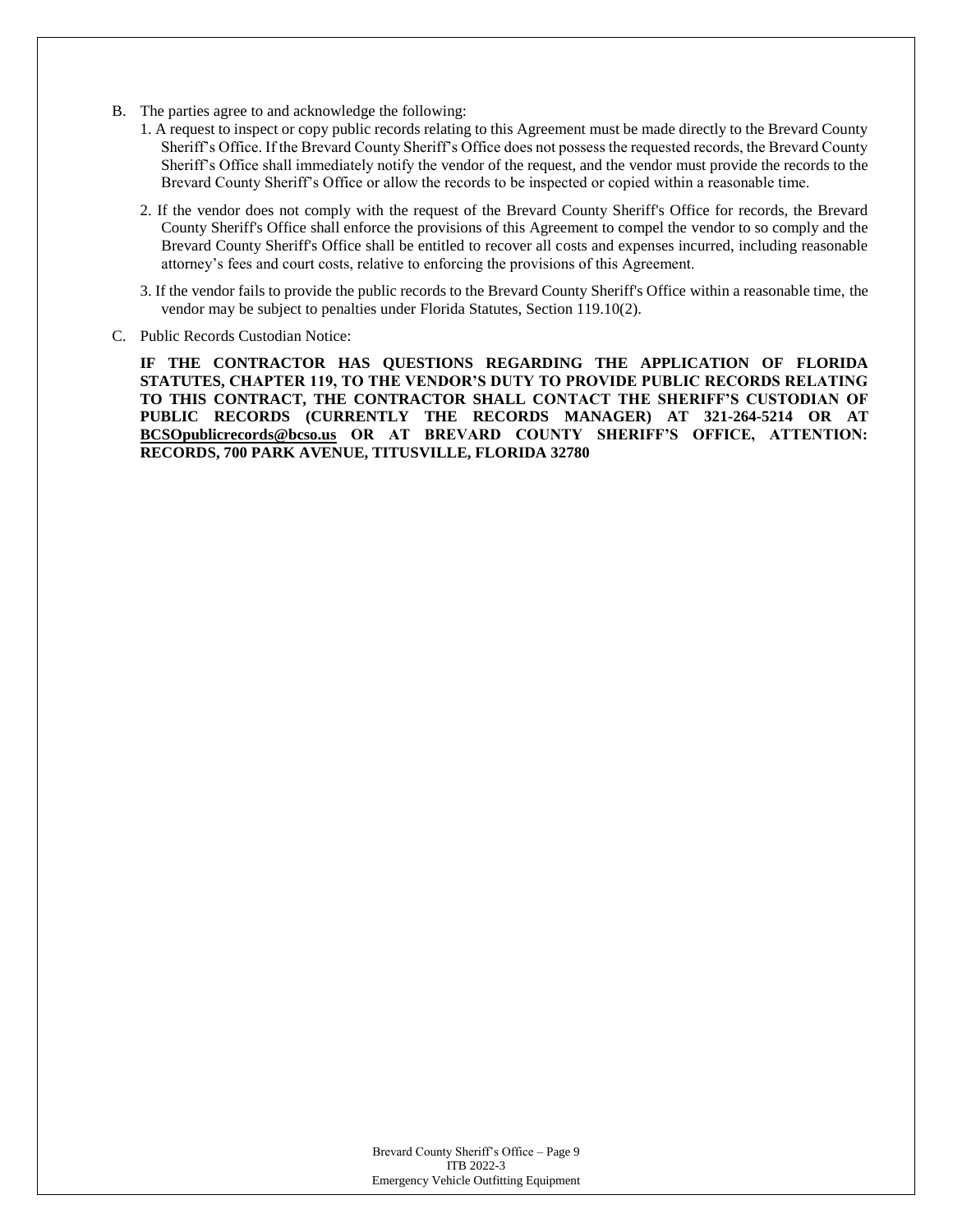# **SECTION II – ITB 2022-3 EMERGENCY VEHICLE OUTFITTING EQUIPMENT SCHEDULE OF EVENTS**

**The time lines defined in this section are non-negotiable and are required to be strictly adhered to for vendor bids to be accepted.**

| <b>Advertisement/Broadcast Dates</b>             | <b>January 27, 2022 and February 3, 2022</b> |
|--------------------------------------------------|----------------------------------------------|
| <b>Deadline to Submit Appendix A (Mandatory)</b> | February 7, 2022                             |
| <b>Mandatory Vendor Conference</b>               | N/A                                          |
| <b>Deadline to Submit Written Questions</b>      | February 9, 2022                             |
| <b>Answers to Written Questions</b>              | <b>February 11, 2022</b>                     |
| <b>Formal Bid Opening</b>                        | February 18, 2022 at 1:00 pm                 |
| <b>Mandatory Oral Presentations</b>              | N/A                                          |
| <b>Evaluation Period</b>                         | February 18, 2022 – February 25, 2022        |
| <b>Award Date on or About</b>                    | <b>February 25, 2022</b>                     |
| <b>Awarded Agreement Term Begins</b>             | <b>March 1, 2022</b>                         |

Brevard County Sheriff's Office – Page 10 ITB 2022-3 Emergency Vehicle Outfitting Equipment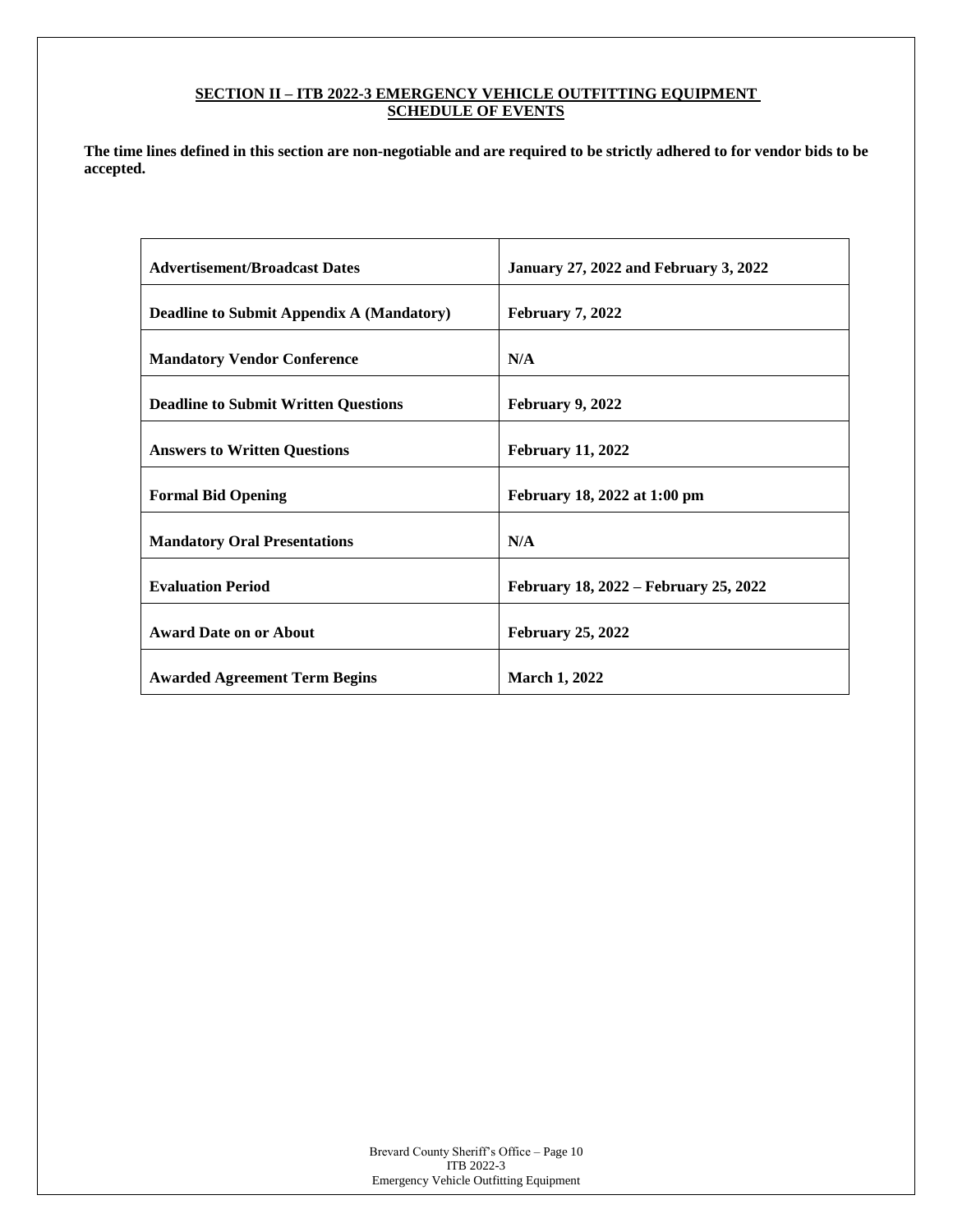# **SECTION III – ITB 2022-3 EMERGENCY VEHICLE OUTFITTING EQUIPMENT SPECIFICATIONS**

## **SCOPE OF WORK:**

The Brevard County Sheriff's Office is seeking competitive bids for purchasing specific emergency vehicle outfitting equipment parts. An itemized purchase order will be provided to the winning bidder(s).

## **PART A – GENERAL TERMS AND CONDITIONS**

- **1. Proposals:** Four (4) proposals, one original and three copies, must be submitted in a SEALED envelope/package addressed to the Brevard County Sheriff's Office, Central Logistics Unit-Purchasing, 160 Doler Lane, Cocoa, Florida 32927.
- **2. Bid Items:** Eight (8) different manufacturers are represented on this bid parts are specific for each manufacturer:
	- **a. Estes**
	- **b. Havis**
	- **c. Lund Industries**
	- **d. Setina**
	- **e. Sound Off**
	- **f. Streamlight**
	- **g. Troy**
	- **h. Whelen**
- **3. Bid Submittal:** Bids will only be accepted for the exact manufacturer, part number and quantity of each item as shown on Appendix D. NO SUBSTITUTIONS will be considered. Bidders are not required to bid on all manufacturers, however when bidding on a specific manufacturer, all items for that manufacturer must be bid. Return all pages of Appendix D (pages 15-18); line items not being bid on should either be left blank or notated as "N/A".
- **4. Bid Pricing:** Bid pricing must include delivery, fuel surcharges, and all other fees.
- **5. Product Availability:** Provide information on the availability status for all parts bid on Appendix D, page 18.
- **6. Bid Award:** The Brevard County Sheriff's Office reserves the right to award this bid to multiple vendors.
- **7. Delivery Information:** All goods are to be shipped to the Brevard County Sheriff's Office, 850 Earle Petty Way, Cocoa, Florida 32927. Boxes are to be clearly marked to the Attention of Fleet Maintenance. Each shipment must include a detailed packing list.
- **8. Agreement Terms:** The agreement between the Brevard County Sheriff's Office and the vendor(s) who is/are awarded this bid will be for one (1) year beginning upon March 1, 2022. The Sheriff will have the option to renew the bid for two (2) additional successive one-year renewal terms. Each renewal will be based on a review of the services/products provided by the vendor(s). In the case of unsatisfactory performance, the Sheriff will have the option to rebid for the remaining term of the agreement.

If the prices increase after year one, then the Sheriff will have the right to accept the increases, contract with the next lowest bid, or rebid the entire ITB. Any price increases requested by the vendor(s) during the term of this agreement will adhere to the terms spelled out in Item 23, PRICE ADJUSTMENTS on page 5 of this ITB.

**9. E-Verify:** The successful vendor(s) must be able to provide proof of enrollment in the E-Verify system in accordance with Florida Statute section 448.095. For further information and step-by-step instructions, go to http://www.everify.gov/employers/enrolling-in-e-verify. The Sheriff shall terminate the award if the Sheriff has a good faith belief that the successful vendor(s) is/are in violation of Florida Statute 448.09(1).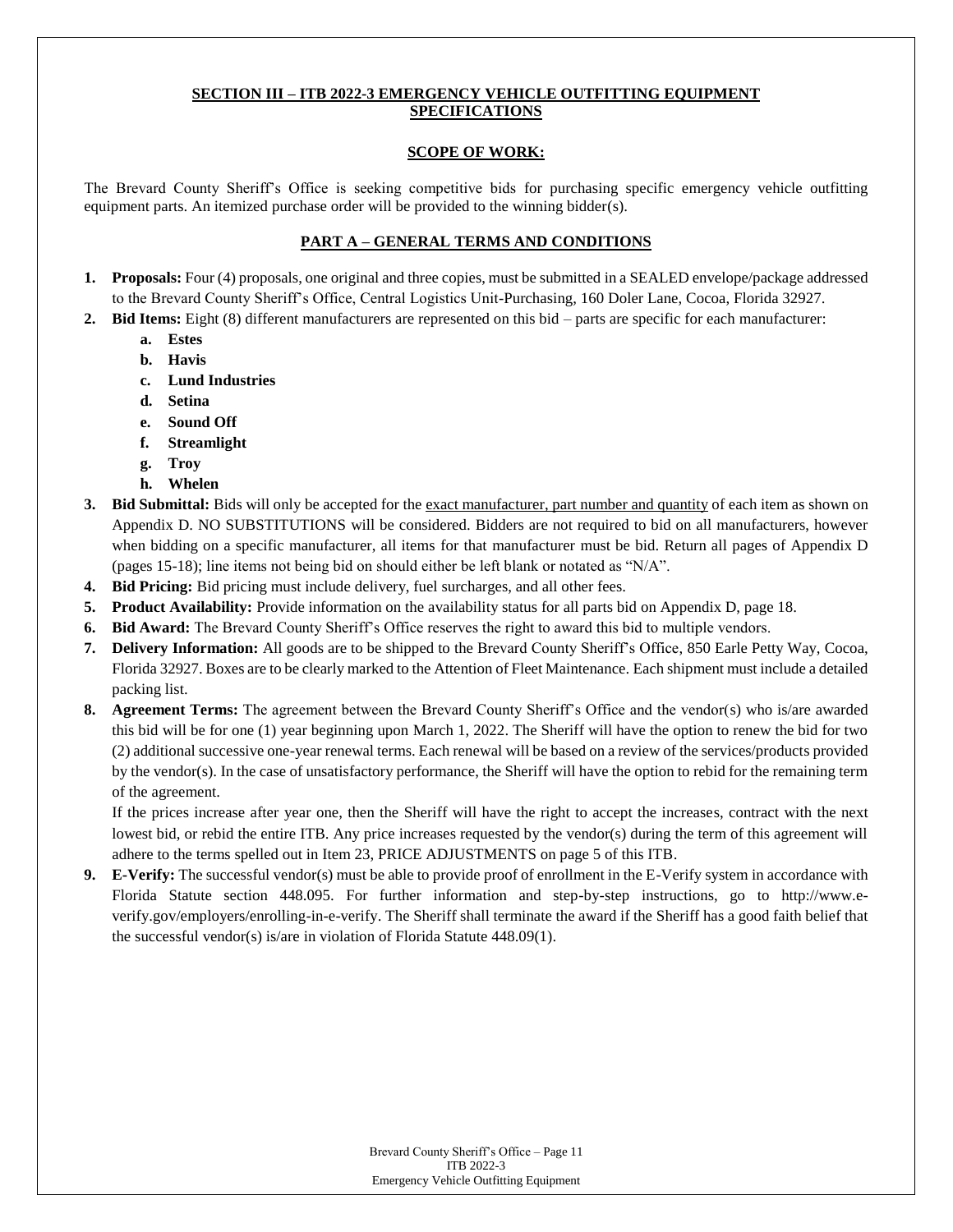# **APPENDIX A – ITB 2022-3 EMERGENCY VEHICLE OUTFITTING EQUIPMENT ACCEPTANCE FORM**

| <b>VENDOR NAME &amp; ADDRESS:</b>                                                                                                                                                                                              | <b>PROPRIETORSHIP</b><br><b>PARTNERSHIP</b><br><b>CORPORATION</b> |
|--------------------------------------------------------------------------------------------------------------------------------------------------------------------------------------------------------------------------------|-------------------------------------------------------------------|
| CONTACT PERSON: University of the contract of the contract of the contract of the contract of the contract of the contract of the contract of the contract of the contract of the contract of the contract of the contract of  |                                                                   |
| TELEPHONE NUMBER: University of the state of the state of the state of the state of the state of the state of the state of the state of the state of the state of the state of the state of the state of the state of the stat |                                                                   |
| EMAIL ADDRESS: North and the second service of the service of the service of the service of the service of the service of the service of the service of the service of the service of the service of the service of the servic |                                                                   |

Our Company has been in business under its present name since:

At this present time, we understand all requirements and state that as a serious Bidder we will comply with all the stipulations included in the bid package. The above-named Bidder affirms and declares:

That the Bidder is of lawful age and that no other person, firm, or corporation has any interest in this bid or in the bid proposed to be entered into;

That this bid is made without any understanding, agreement, or connection with any other person, firm or corporation making a bid for the same purpose and is in all respects fair and without collusion or fraud. That the Bidder is not in arrears to Brevard County upon debt or bid and is not a defaulter, as surety or otherwise, upon any obligation to the county; that no officer or employee or person whose salary is payable in whole or in part from the County Treasury is, shall become interested, directly or indirectly, surety or otherwise in this bid; in the performance of the bid; in the supplies, materials, , and work or labor to which they relate; or in any portion of the profits thereof.

The undersigned agrees, if awarded the bid, to complete delivery within predetermined date(s) according to award of bids. The undersigned agrees, also, that this bid shall remain open for an evaluation period of sixty (60) days following the opening of bids.

| PRINTED NAME: |  |
|---------------|--|
| TITLE:        |  |
| SIGNATURE:    |  |
| DATE:         |  |

By attaching my signature above, I acknowledge that there is a mandatory vendor conference and that the following representatives will attend.

**Please return this form by February 7, 2022. Submission of this form may be by any method as outlined in Item 4. Acceptance Form-Appendix A.**

> Brevard County Sheriff's Office – Page 12 ITB 2022-3 Emergency Vehicle Outfitting Equipment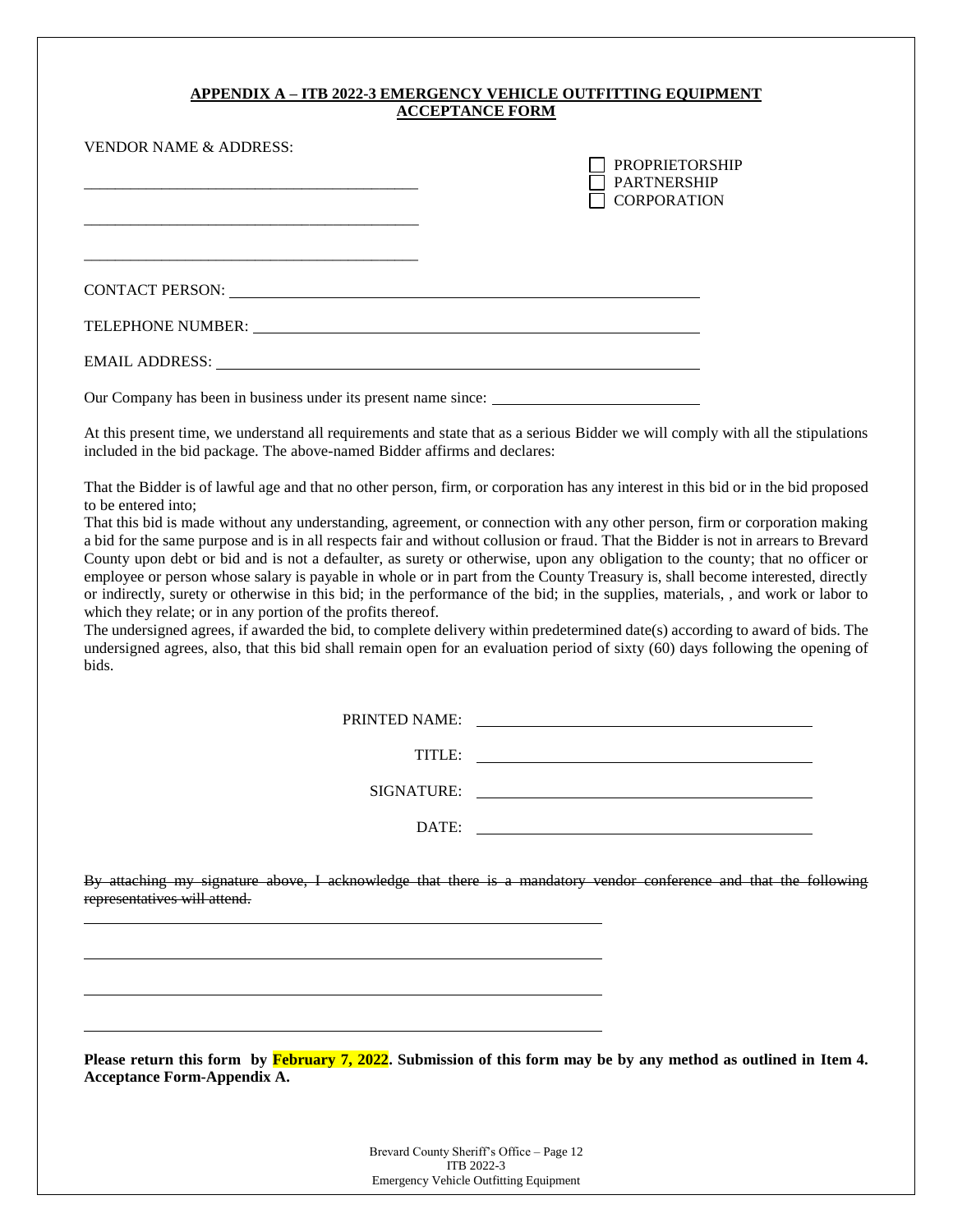## **APPENDIX B – ITB 2022-3 EMERGENCY VEHICLE OUTFITTING EQUIPMENT DRUG FREE WORKPLACE CERTIFICATION**

## **IDENTICAL TIE BIDS**

In accordance with Florida Statutes 287.087, preference shall be given to businesses with drug-free workplace programs. Whenever two or more bids, which are equal with respect to price, quality, and service, are received by the State or by any political subdivision for the procurement of commodities or contractual services, a bid received from a business that certifies that it has implemented a drug-free workplace program shall be given preference in the award process. Established procedures for processing the bids will be followed if none of the tied vendors has a drug-free workplace program. In order to have a drugfree workplace program, a business shall:

- 1. Publish a statement notifying employees that the unlawful manufacture, distribution, dispensing, possession, or use of a controlled substance is prohibited in the workplace and specifying the actions that will be taken against employees for violations of such prohibition.
- 2. Inform employees about the dangers of drug abuse in the workplace, the business's policy of maintaining a drug-free workplace, any available drug counseling, rehabilitation, and employee assistance program, and the penalties that may be imposed upon employees for drug abuse violations.
- 3. Give each employee engaged in providing the commodities or contractual services that are under bid a copy of the statement specified in subsection (1).
- 4. In the statement specified in subsection (1), notify the employees that, as a condition of working on the commodities or contractual services that are under bid, the employee will propose by the terms of the statement and will notify the employer of any conviction of, or plea of guilty or nolo contender to, any violation of Chapter 893 or of any controlled substance law of the United States or any state, for a violation occurring in the workplace no later than five (5) days after such conviction.
- 5. Impose a sanction on or require the satisfactory participation in a drug abuse assistance or rehabilitation program if such is available in the employee's community, by any employee who is so convicted.
- 6. Make a good faith effort to continue to maintain a drug-free workplace through implementation of the section.

As the person authorized to sign the statement, I certify that this firm complies fully with the above requirements.

**(Company)**

**(Printed Name)**

**(Title)**

**(Signature)**

**(Date)**

Brevard County Sheriff's Office – Page 13 ITB 2022-3 Emergency Vehicle Outfitting Equipment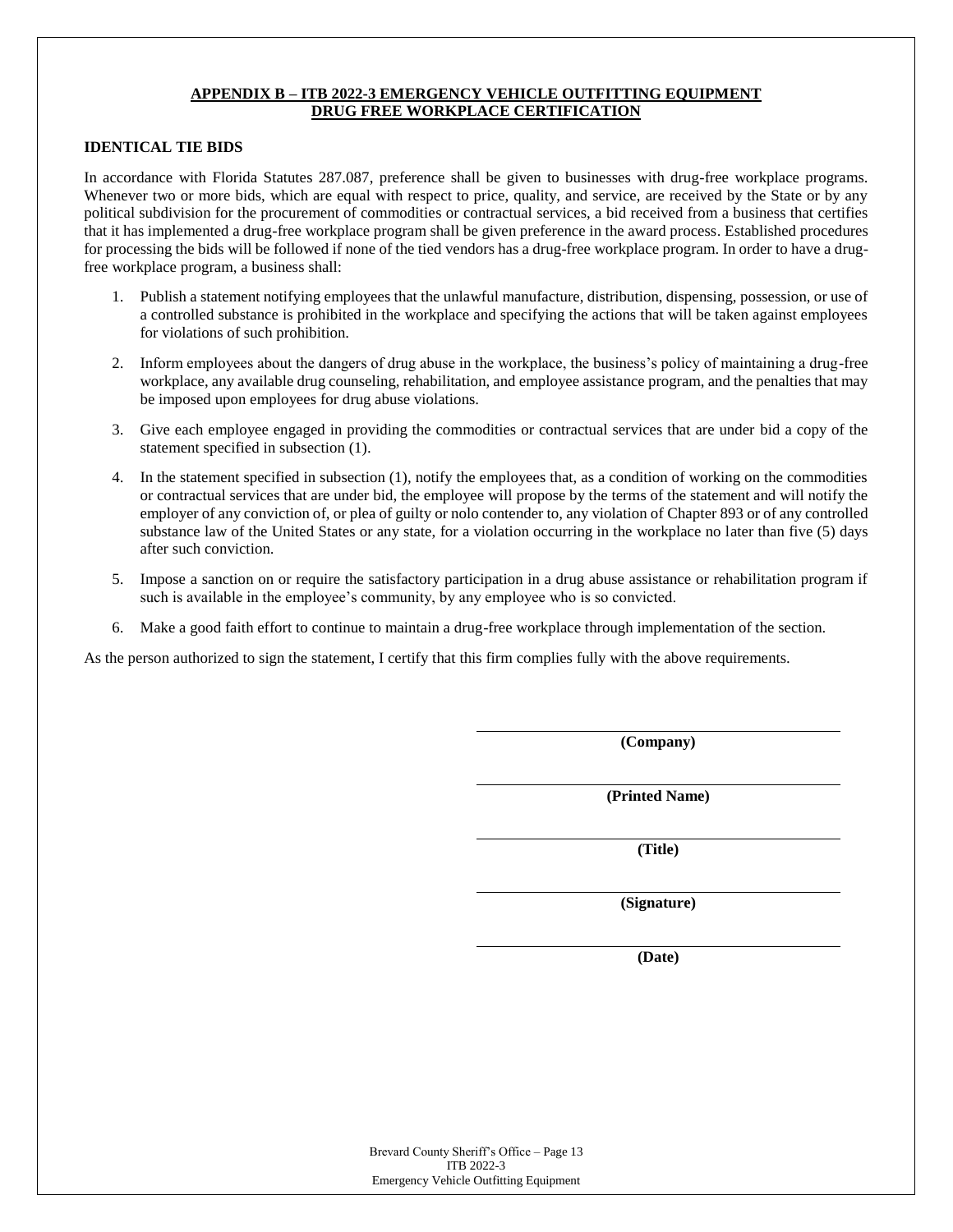# **APPENDIX C – ITB 2022-3 EMERGENCY VEHICLE OUTFITTING EQUIPMENT INSURANCE CHECK LIST**

- $\boxtimes$  1. Commercial General Liability Insurance in the amount of \$1,000,000 combined single limit for each occurrence to include the following coverages: Premises/Operations; Products and Completed Operations; Personal Injury; Contractual Liability covering this contract; and Errors & Omissions.
- $\boxtimes$  2. Workers' Compensation and Employers Liability Insurance as required by Florida state law (Chapter 440) covering all employees of the vendor and subcontractors.
- $\boxtimes$  3. Auto Liability Insurance which includes coverage for all owned, non-owned, and rented vehicles with a \$1,000,000 combined single limit for each occurrence.
- 4. Excess Liability \$ \_\_\_\_\_\_\_\_\_\_\_ per occurrence to follow the primary coverages.
- 5. Professional Liability Insurance (in the event that the contract involves professional or consulting services) in the amount of \$1,000,000 per occurrence and \$6,000,000 per aggregate. Vendor's catastrophic insurance or re-insurance limits are to be detailed and specified for protection against personal injuries, deaths, or property damages, arising from or in any manner occasioned by the acts or omissions of the vendor or anyone directly or indirectly employed by the vendor.
- $\boxtimes$  6. Certificates of insurance (COI) must be supplied to the Brevard County Sheriff's Office within ten (10) days after award of contract to a successful Bidder.
- $\boxtimes$  7. The certificates of insurance shall indicate that the policies have been endorsed to cover the Brevard County Sheriff's Office (700 South Park Avenue, Titusville, Florida 32780) as an **additional insured.**
- $\boxtimes$  8. These policies may not be canceled, modified, or terminated by the insurance company or the vendor without providing written notice to the Brevard County Sheriff's Office not less than thirty (30) days in advance of the cancellation or termination of the insurance policy or policies.
- $\Box$  9. Other insurance as indicated:

## **Bidder and Insurance Agent Statement:**

**We understand the insurance requirements of these specifications, as noted by the items checked above, and that evidence of this insurance is required within ten (10) days of Bid Award.**

| Company:             |  |
|----------------------|--|
| <b>Printed Name:</b> |  |
| <b>Title:</b>        |  |
| <b>Signature:</b>    |  |
| Date:                |  |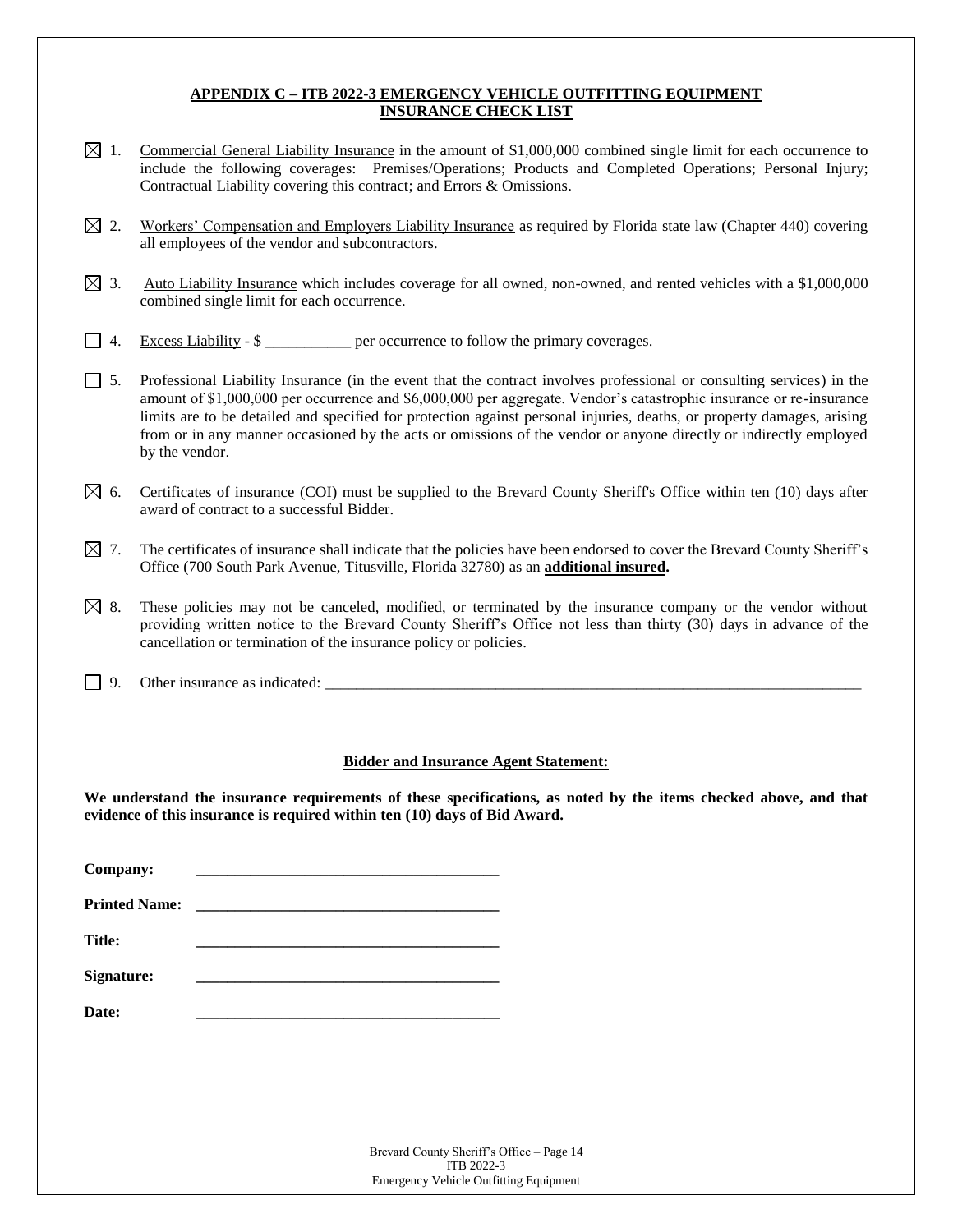# **APPENDIX D – ITB 2022-3 EMERGENCY VEHICLE OUTFITTING EQUIPMENT BID SUBMITTAL**

| Line                    | Mfr.               | <b>Part Description</b>                                                                              | <b>Part Number</b>               | Qty            | <b>Price Each</b> |
|-------------------------|--------------------|------------------------------------------------------------------------------------------------------|----------------------------------|----------------|-------------------|
| $\mathbf 1$             | Estes              | Mounting Kit                                                                                         | <b>CTR-2021-KIT</b>              | 41             |                   |
| $\overline{2}$          | Estes              | <b>Electronics Drawer</b>                                                                            | ETS36-S-000                      | 41             |                   |
| $\mathbf{3}$            | Estes              | Fence Kit                                                                                            | F39-000                          | 41             |                   |
| $\overline{\mathbf{4}}$ | Estes              | <b>SUV Locker</b>                                                                                    | SUV39-2-000                      | 41             |                   |
| 5                       | Havis              | Locking Storage Box                                                                                  | C-AP-0945-L                      | 5              |                   |
| 6                       | Havis              | 5" Accessory Pocket, 4.8" deep, 3.3" wide - Wide<br>Consoles                                         | C-APW-0548                       | 41             |                   |
| $\overline{7}$          | Havis              | Internal Mount Armrest w/Lockable Storage                                                            | C-ARM-1001                       | 41             |                   |
| $\bf{8}$                | Havis              | Arm Rest, Side Mount                                                                                 | <b>C-ARM-108</b>                 | 5              |                   |
| $\boldsymbol{9}$        | Havis              | Self-Adjusting Cup Holder, Fixed Mount                                                               | C-CUP2-1004                      | 41             |                   |
| 10                      | Havis              | Mic Clip Bracket and Filler Plate for Wide<br>Console - 3.3" Mount Space                             | C-EBW25-MIC-1P                   | 41             |                   |
| 11                      | Havis              | Stinger Charger Mount - VSW Console - 3.3"<br><b>Mount Space</b>                                     | C-FLW-3555-STR                   | 41             |                   |
| 12                      | Havis              | 2" Filler Plate for VSW Consoles                                                                     | $C$ -FPW-2                       | 41             |                   |
| 13                      | Havis              | <b>Laptop Mount</b>                                                                                  | C-HDM-214                        | 5              |                   |
| 14                      | Havis              | 8.5" HD Telescoping Pole Kit for Wide VSX<br>Console w/Front Printer Mount - 2021 Chevrolet<br>Tahoe | C-HDM-224                        | 41             |                   |
| 15                      | Havis              | Console Leg Kit                                                                                      | $C-M-37$                         | 5              |                   |
| 16                      | Havis              | 11" Slide Out Swing Arm with Motion                                                                  | C-MD-112                         | 5              |                   |
| 17                      | Havis              | 11" Slide Out Locking Swing Arm with Low Pro<br><b>Motion Device</b>                                 | C-MD-119                         | 41             |                   |
| 18                      | Havis              | Cup Holder                                                                                           | CUP2-1001                        | 5              |                   |
| 19                      | Havis              | Vehicle Specific Console                                                                             | C-VS-3000-F150-2                 | 5              |                   |
| 20                      | Havis              | Wide Console w/PM - 2021 Chevrolet Tahoe                                                             | C-VSX-1800-TAH                   | 41             |                   |
| 21                      | Havis              | 10" K9 Fan Kit                                                                                       | K9-A-104                         | $\overline{4}$ |                   |
| 22                      | Havis              | K9 Insert, Standard - 2021 Chevrolet Tahoe                                                           | K9-C26-B                         | $\overline{4}$ |                   |
| 23                      | Havis              | K9 Kennel - Ford F-150                                                                               | K9-F23-1-B                       | 5              |                   |
| 24                      | Havis              | Medium Modular Drawer w/HD lock                                                                      | SBX-1002                         | $\overline{4}$ |                   |
| 25                      | Havis              | Large Modular Storage Drawer w/HD lock                                                               | <b>SBX-1005</b>                  | 4              |                   |
| 26                      | Havis              | Hinged Lid Drawer Topper with Medium Duty<br>Slam Latch                                              | SBX-3001                         | $\overline{4}$ |                   |
| 27                      | Havis              | Foam Inserts for Modular Drawers                                                                     | SBX-4001                         | $\overline{4}$ |                   |
| 28                      | Havis              | Drawer Connector Kit                                                                                 | SBX-4010                         | $\overline{4}$ |                   |
| 29                      | Havis              | Modular Storage Drawer Mount - 2021 Chevrolet<br>Tahoe                                               | <b>SBX-5008</b>                  | $\overline{4}$ |                   |
| 30                      | Havis              | Laptop Tray                                                                                          | UT-1001                          | 50             |                   |
| 31                      | Lund<br>Industries | LOFT Weapon Storage System - 2021 Chevrolet<br>Tahoe                                                 | LOFT-21TAH-2G-<br>A <sub>O</sub> | 2              |                   |
| 32                      | Lund<br>Industries | LOFT Weapon Storage System - Non-Partition<br>Mounting Kit - 2021 Chevrolet Tahoe                    | LOFT-21TAH-<br><b>NPKIT</b>      | 2              |                   |
| 33                      | Setina             | Door Panels                                                                                          | DK0100TAH21                      | 41             |                   |
| 34                      | Setina             | Vertical Gun Rack - Blac-Rac                                                                         | <b>GK0068E</b>                   | 43             |                   |

Brevard County Sheriff's Office – Page 15 ITB 2022-3 Emergency Vehicle Outfitting Equipment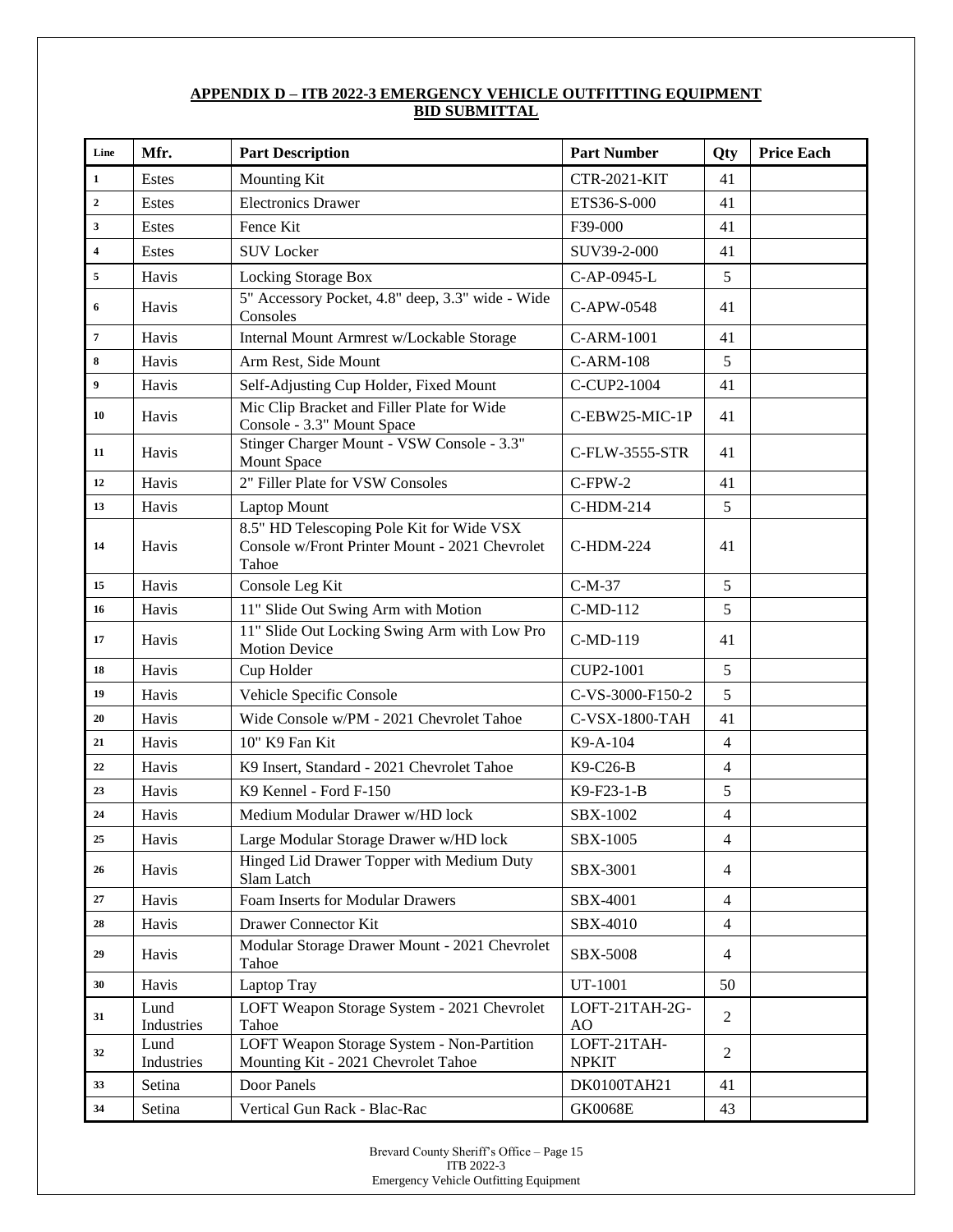| Line | Mfr.      | <b>Part Description</b>                                                                                                              | <b>Part Number</b> | Qty            | <b>Price Each</b> |
|------|-----------|--------------------------------------------------------------------------------------------------------------------------------------|--------------------|----------------|-------------------|
| 35   | Setina    | Side Window Guard Set, Polycarbonate - 2021<br><b>Chevrolet Tahoe</b>                                                                | WK0595TAH21        | 41             |                   |
| 36   | Sound Off | nFORCE Interior Windshield Lightbar - 2021+<br>Chevrolet Tahoe, 8 module (4 over driver, 4 over<br>passenger), all B/W               | ***                | 1              |                   |
| 37   | Sound Off | nFORCE Interior Rear Glass Lightbar - 2021+<br>Chevrolet Tahoe, 8 module,<br>B/A_R/W_B/W_B/W_B/W_B/W_R/W_B/A                         | ***                | 1              |                   |
| 38   | Sound Off | nFORCE Interior Windshield Lightbar - 2020+<br>Ford PIUT w/Pedestrian system, 6 module (3 over<br>driver, 3 over passenger), all B/W | ***                | $\overline{4}$ |                   |
| 39   | Sound Off | nFORCE Interior Rear Glass Lightbar - 2020+<br>Ford PIUT, 6 module,<br>B/A_R/W_B/W_B/W_R/W_B/A                                       | ***                | $\overline{4}$ |                   |
| 40   | Sound Off | nFORCE Interior Windshield Lightbar - 2021+<br>Chevrolet Tahoe, 8 module (4 over driver, 4 over<br>passenger), all B/W               | ***                | 40             |                   |
| 41   | Sound Off | nFORCE Interior Rear Glass Lightbar - 2020+<br>Ford PIUT, 6 module,<br>B/A_R/W_B/W_B/W_R/W_B/A                                       | ***                | 40             |                   |
| 42   | Sound Off | nFORCE interior Windshield Lightbar - 2021+<br>Ford F-150, 8 module, split 2 piece shroud<br>design, all B/W                         | ***                | 1              |                   |
| 43   | Sound Off | Hideaway LED, Blue                                                                                                                   | ELUC3H010B         | 92             |                   |
| 44   | Sound Off | Grill Lights, OE Location                                                                                                            | EMPS1STS3E         | 8              |                   |
| 45   | Sound Off | Quick Mount - Mirror/Tag                                                                                                             | EMPS2QMS5RBW       | 186            |                   |
| 46   | Sound Off | Grill Lights, Surface Mount                                                                                                          | EMPS2STS5RBW       | 6              |                   |
| 47   | Sound Off | Surface Mount 4" Stud Mount                                                                                                          | EMPS4STS5RBW       | 246            |                   |
| 48   | Sound Off | Quick Mount - Topper, 4x2                                                                                                            | EMPSA05BU-8        | $\overline{4}$ |                   |
| 49   | Sound Off | <b>Remote Node Harness</b>                                                                                                           | ENGHNK02           | 96             |                   |
| 50   | Sound Off | Blue Print Link - 2021 Chevrolet Tahoe                                                                                               | ENGLMK001          | 41             |                   |
| 51   | Sound Off | <b>Blue Print Link</b>                                                                                                               | ENGLMK003          | $\mathbf 1$    |                   |
| 52   | Sound Off | Blue Print Link, Ford PIUT                                                                                                           | ENGLNK002          | $\overline{4}$ |                   |
| 53   | Sound Off | Remote Node                                                                                                                          | <b>ENGND04101</b>  | 96             |                   |
| 54   | Sound Off | Siren Controller/Load Shed - 500 Series                                                                                              | ENGSA582RSP        | 46             |                   |
| 55   | Sound Off | <b>Blue Print Sync System</b>                                                                                                        | ENGSYMD01          | 46             |                   |
| 56   | Sound Off | <b>Under Mirror</b>                                                                                                                  | ENT3B3E            | 92             |                   |
| 57   | Sound Off | Siren Speaker                                                                                                                        | <b>ETSS100J</b>    | 96             |                   |
| 58   | Sound Off | Speaker Bracket - 2020 Ford PIUT                                                                                                     | ETSSVBK01          | 8              |                   |
| 59   | Sound Off | Speaker Bracket - 2021 Chevrolet Tahoe, Dual<br>Speaker                                                                              | ETSSVBK07          | 42             |                   |
| 60   | Sound Off | <b>Speaker Bracket</b>                                                                                                               | ETSSVBK09          | 1              |                   |
| 61   | Sound Off | Twist Lock Adapter for Hideaway                                                                                                      | PLUCTCL1           | 90             |                   |
| 62   | Sound Off | Under Mirror Bracket, Driver                                                                                                         | PMP1BKUMB6         | 1              |                   |
| 63   | Sound Off | Under Mirror Bracket, Passenger                                                                                                      | PMP1BKUMB7         | 1              |                   |
| 64   | Sound Off | Mpower Stud Mount Grill Bracket - 2021<br><b>Chevrolet Tahoe</b>                                                                     | PMP2BK003          | 41             |                   |
| 65   | Sound Off | <b>Under Mirror Bracket</b>                                                                                                          | PMP2BKUMB4         | 8              |                   |
| 66   | Sound Off | Under Mirror Bracket, Driver                                                                                                         | PMP2BKUMB5-D       | 41             |                   |

Brevard County Sheriff's Office – Page 16 ITB 2022-3 Emergency Vehicle Outfitting Equipment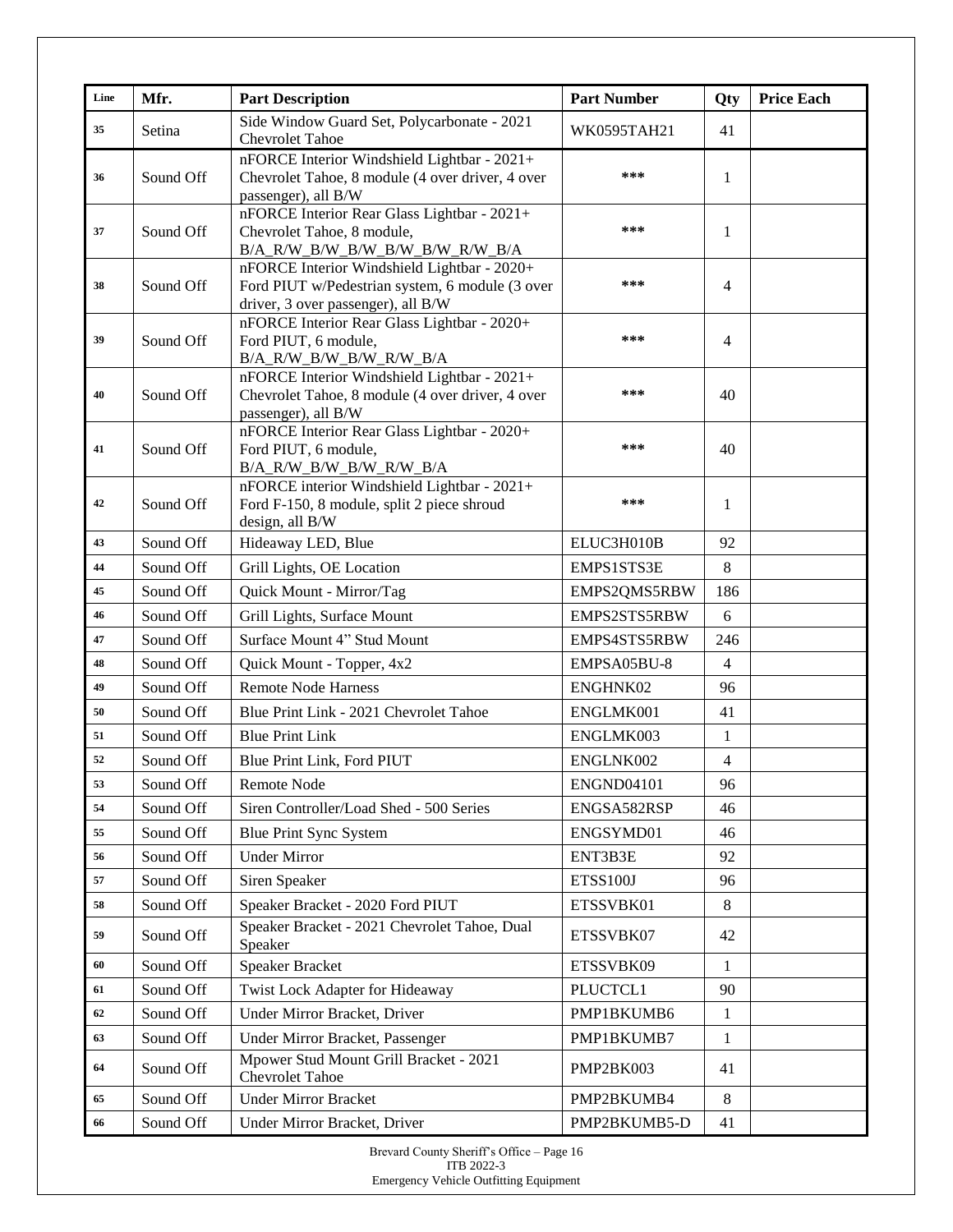| Line | Mfr.        | <b>Part Description</b>                                                                                       | <b>Part Number</b>              | Qty            | <b>Price Each</b> |
|------|-------------|---------------------------------------------------------------------------------------------------------------|---------------------------------|----------------|-------------------|
| 67   | Sound Off   | Under Mirror Bracket, Passenger                                                                               | PMP2BKUMB5-P                    | 41             |                   |
| 68   | Sound Off   | Quick Mount Wedge                                                                                             | PMP2WDG15B                      | 90             |                   |
| 69   | Streamlight | <b>Stinger Charger Cord</b>                                                                                   | SL-22050                        | 50             |                   |
| 70   | Streamlight | <b>Stinger Charger</b>                                                                                        | SL-75105                        | 50             |                   |
| 71   | Troy        | 3-Piece Kick Panel Assembly w/Foot Pockets -<br>2021 Chevrolet Tahoe                                          | KP-21TH-SS                      | 35             |                   |
| 72   | Troy        | Prisoner Transport System w/DS Fire<br>Extinguisher Mount and PS Locking Cubby -<br>2021 Chevrolet Tahoe      | PS-21TH-OS-RL-<br><b>FX-PSL</b> | 35             |                   |
| 73   | <b>Troy</b> | Front Partition with Sliding Window, Square-<br>Hole Crawl-Thru Barrier, Weapon Recess Panel                  | TP-E-SL6-FS-SS                  | 35             |                   |
| 74   | Whelen      | Whelen Sapphire                                                                                               | CCSRN3                          | $\overline{4}$ |                   |
| 75   | Whelen      | Windshield, Inner Edge XLP - Ford F-<br>Series/DUO                                                            | <b>ID47UFX-BW</b>               | $\overline{4}$ |                   |
| 76   | Whelen      | Siren Speaker                                                                                                 | <b>SA315P</b>                   | $\overline{4}$ |                   |
| 77   | Whelen      | Speaker Bracket                                                                                               | SAK1                            | $\overline{4}$ |                   |
| 78   | Whelen      | Tracer Bracket - Ford F-150                                                                                   | TCRB47                          | 10             |                   |
| 79   | Whelen      | Tracer Bracket - 2020 Ford PIUT                                                                               | TCRB50                          | 8              |                   |
| 80   | Whelen      | Tracer Bracket - 2021 Chevrolet Tahoe                                                                         | TCRB54A                         | 82             |                   |
| 81   | Whelen      | Tracer                                                                                                        | TCRHD4                          | 18             |                   |
| 82   | Whelen      | Tracer                                                                                                        | TCRHD5                          | 82             |                   |
| 83   | Whelen      | Grill Lights, Surface Mount / Tag Lights, Surface<br>Mount                                                    | TLI2E                           | 32             |                   |
| 84   | Whelen      | Hideaway LED, Blue                                                                                            | <b>VTX609B</b>                  | 16             |                   |
|      |             | *** Sound Off Lightbars are configured to<br>specs; part numbers change each time they are<br>manufactured*** |                                 |                |                   |

**VENDOR RESPONSIBILITY:** It is the responsibility of the vendor to understand and comply with all aspects of this Invitation to Bid. By submitting a bid, vendor is agreeing to all the terms, provisions, delivery requirements and specifications. Failure to abide by such will result in default and subject to loss of any and all contractual agreements made on behalf of this ITB.

Emergency Vehicle Outfitting Equipment

| <b>Company Name:</b>     |                                                         |
|--------------------------|---------------------------------------------------------|
| <b>Printed Name:</b>     |                                                         |
| Title:                   |                                                         |
| Signature:               |                                                         |
| Date:                    |                                                         |
| <b>Telephone Number:</b> |                                                         |
| <b>Email:</b>            |                                                         |
| <b>Business Address:</b> |                                                         |
|                          |                                                         |
|                          | Brevard County Sheriff's Office - Page 17<br>ITB 2022-3 |